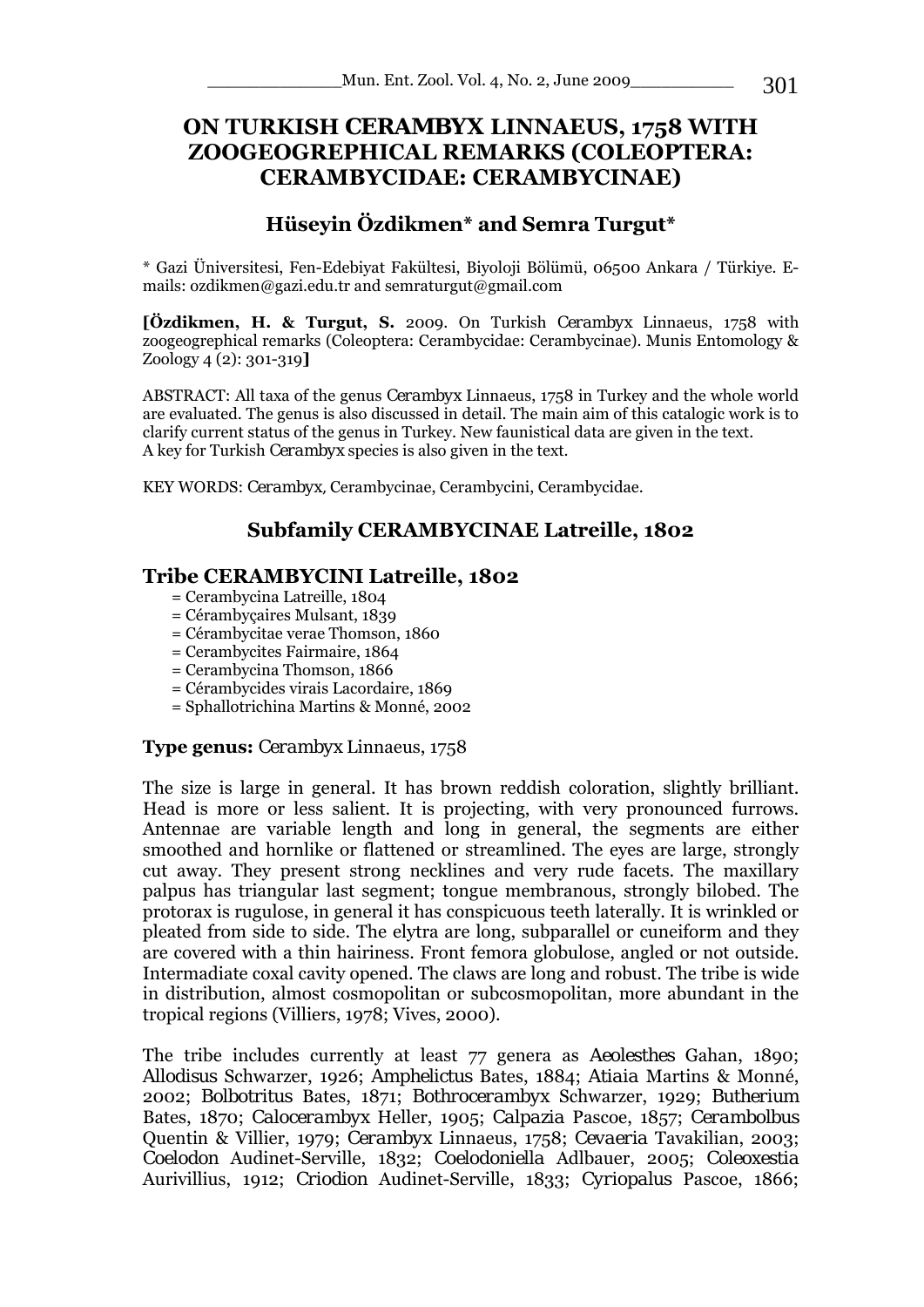*Derolus* Gahan, 1891; *Derolydnus* Hüdepohl, 1989; *Dialeges* Pascoe, 1856; *Dissopachys* Reitter, 1886; *Djabiria* Duvivier, 1891; *Dymasius* Thomson, 1864; *Elydnus* Pascoe, 1869;*Falsoxoanodera* Pic, 1923; *Gibbocerambyx* Pic, 1923; *Hamaticherus* Audinet-Serville, 1834; *Hirtobrasilianus* Fragoso & Tavakilian, 1958; *Hoplocerambyx* Thomson, 1864; *Imbrius* Pascoe, 1866; *Ischionorox* Aurivillius, 1922; *Jebusaea* Reiche, 1877; *Juiaparus* Martins & Monné, 2002; *Jupoata* Martins & Monné, 2002; *Lachnopterus* Thomson, 1864; *Macrambyx* Fragoso, 1982; *Margites* Gahan, 1891; *Massicus* Pascoe, 1867; *Melathemma* Bates, 1870; *Metacriodion* Fragoso, 1970; *Micrambyx* Kolbe, 1893; *Mimosebasmia* Pic, 1946; *Nadezhdiella* Plavilstshikov, 1931; *Neocerambyx* Thomson, 1860; *Neoplocaederus* Sama, 1991; *Ochrodion* Fragoso, 1982; *Opsamates* Waterhouse, 1879; *Pachydissus* Newman, 1838; *Paracriodion* Fragoso, 1982; *Parasphallenum* Fragoso, 1982; *Peruanus* Tippmann, 1960; *Plocaederus* Megerle in Dejean, 1835; *Pneumida* J.Thomson, 1864; *Poeciloxestia* Lane, 1965; *Potiaxixa* Martins & Monné, 2002; *Prosphilus* Thomson, 1864; *Pseudaeolesthes* Plavilstshikov, 1931; *Ptycholaemus* Chevrolat, 1858; *Rhytidodera* White, 1853; *Sebasmia* Pascoe, 1859; *Sphallambyx* Fragoso, 1982; *Sphallenopsis* Fragoso, 1981; *Sphallenum* Bates, 1870; *Sphallopterus* Fragoso, 1982; *Sphallotrichus* Fragoso, 1982; *Tapinolachnus* Thomson, 1864; *Taurotagus* Lacordaire, 1869; *Teraschema* Thomson, 1860; *Trachylophus* Gahan, 1888; *Trirachys* Hope, 1841; *Utopia* Thomson, 1864; *Xenopachys* Sama, 1999; *Xestiodion* Fragoso, 1981; *Xoanodera* Pascoe, 1857; *Xoanotrephus* Hüdepohl, 1989; *Zatrephus* Pascoe, 1857 and *Zegriades* Pascoe, 1869. *Diorthus* Gahan, 1891 is a synonym of *Tapinolachnus* Thomson, 1864. The tribe is represented by only one genus*, Cerambyx* Linnaeus, 1758 in Turkey.

#### **Genus** *CERAMBYX* **Linnaeus, 1758**

- = *Hamaticherus* Dejean, 1821 (Type sp.: *Cerambyx heros* Scopoli, 1763)
- = *Hammaticherus* Germar, 1824
- = *Hammaticherus* Redtenbacher, 1845
- = *Hammatochaerus* Bach, 1856
- = *Microcerambyx* Miksic & Georgijevic, 1973
- = *Mesocerambyx* Zagaikevitch, 1991

#### **Type species:** *Cerambyx cerdo* Linnaeus, 1758

Body length is large generally. It is approximately between 17 and 56 mm.

Head is large, robust, elongated and deeply grooved medially. Eyes very distant from mandibules, into rude facets, deeply incurved. Antennae are long to very long, basal antennal segments swollen apically, distal segments somewhat flattened laterally with a feeble carina. Pronotum is transverse with lateral tooth, transversely wrinkled or ridged on disc, anteriorly narrower than the base. The prosternum expands to the apex. Elytra are long, slightly tapering posteriorly, with or without sutural spines. Femora are long, flattened laterally. First segment of hind tarsi is almost so long as following two segments (Villiers, 1978; Bily & Mell, 1989; Vives, 2000).

Larval and pupal developments are in broadleaf trees (e.g. *Prunus, Crateagus, Quercus, Juglans, Ceratonia, Platanus, Fagus, Castanea, Carpinus, Betula, Ulmus, Salix, Populus, Syringa, Tilia, Corylus, Malus, Amygdalus, Pyrus, Vitis, Acer* etc.) (Bense, 1995; Sama, 2002).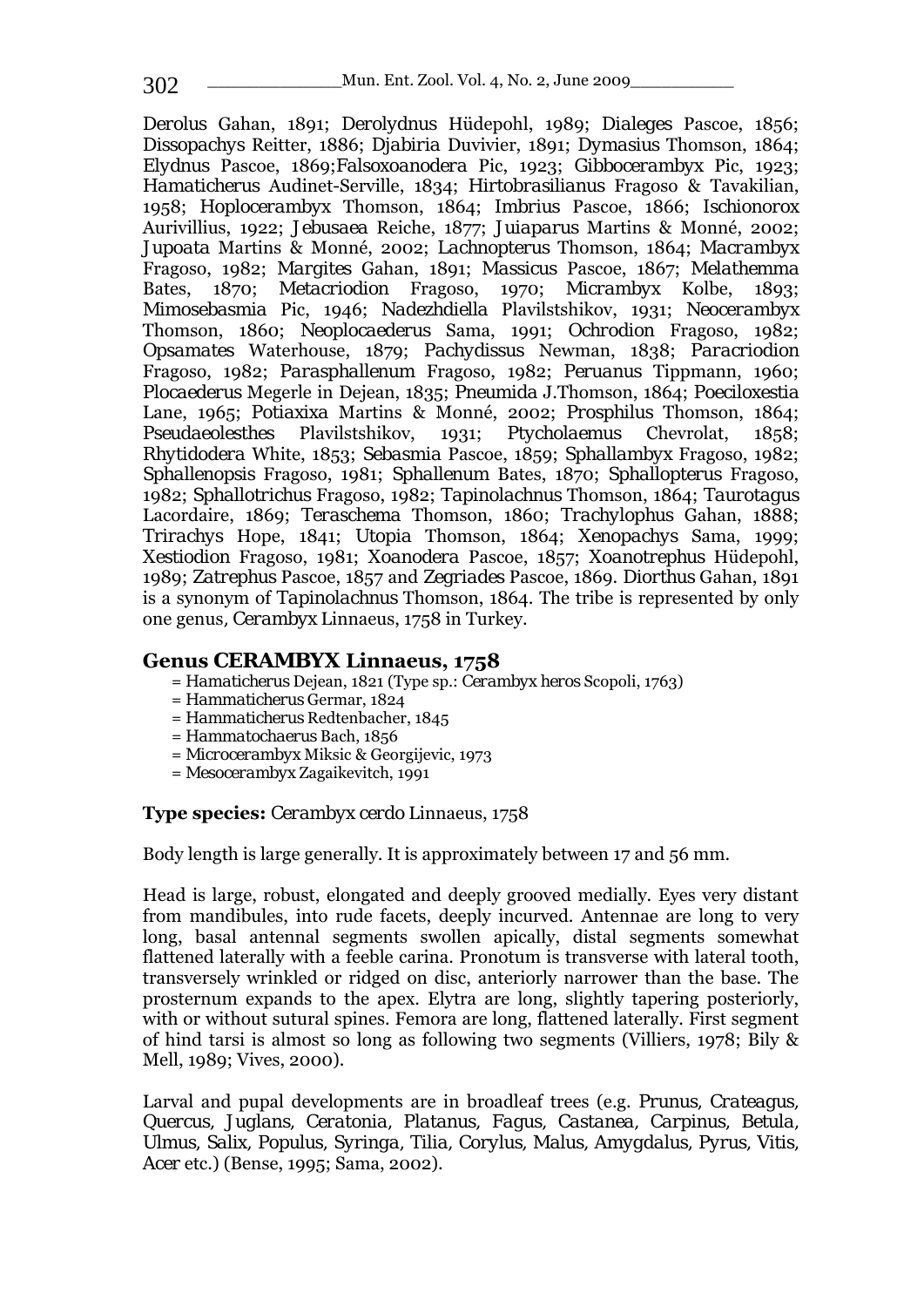Larva characterized by large body, inconspicuous hairy cover on abdominal pleura, large spiracles laterally on abdominal segment I, which are not smaller than on mesothorax (Cherepanov, 1990).

Pupation is in wood. Life cycle is 2-4 years (Bense, 1995; Sama, 2002; Hoskovec & Rejzek, 2009).

The main aim of this work is to clarify current status of the genus in Turkey and the world. 26 species have been known in the world fauna as *Cerambyx apiceplicatus* Pic, 1941; *C. bifasciatus* Linnaeus, 1767; *C. carinatus* (Küster, 1846); *C. castaneus* Voet, 1778; *C. cerdo* Linnaeus, 1758; *C. clavipes* Forster, 1771; *C. dux* (Faldermann, 1837); *C. elbursi* Jurecek, 1924; *C. fasciatus* Voet, 1778; *C. ferrugineus* Goeze, 1777; *C. heinzianus* Demelt, 1976; *C. juvencus* Linnaeus, 1767; *C. klinzingi* Podany, 1964; *C. lucidus* Olivier, 1790; *C. miles* Bonelli, 1823; *C. multiplicatus* Motschulsky, 1859; *C. nodulosus* Germar, 1817; *C. paludivagus* (Lucas, 1842); *C. petechizans* Voet, 1778; *C. praepes* Voet, 1778; *C. quadripunctatus* Fabricius, 1801; *C. rufus* Voet, 1806; *C. scopolii* Füsslins, 1775; *C. surinamensis* Voet, 1778; *C. umbraticus* Olivier, 1795 and *C. welensii* (Küster, 1846). However, Monné & Hovore (2002, 2005), Monné et al., (2007) and Monné & Bezark (2009) stated the species, *C. castaneus* Voet, 1778 (America); *C. clavipes* Forster, 1771 (North America); *C. ferrugineus* Goeze, 1777 (America); *C. lucidus* Olivier, 1790 (America); *C. praepes* Voet, 1778 (America); *C. rufus* Voet, 1806 (America) and *C. umbraticus* Olivier, 1795 (Fr Guiana), as uncertain identity. According to Monné & Bezark (2009), *C. bifasciatus* Linnaeus, 1767 is a synonym of *Hileolaspis auratus* (Linnaeus, 1758) in the tribe Mallaspini. Also, Monné & Bezark (2009) never includes the species, *Cerambyx fasciatus* Voet, 1778; *C. juvencus* Linnaeus, 1767; *C. petechizans* Voet, 1778; *C. quadripunctatus* Fabricius, 1801 and *C. surinamensis* Voet, 1778. With the same approach, Vives (2000) mentioned that the tribe Cerambicini is missing in North America. Since, the taxa names of Voet (1778) are incertae sedis.

As the same above, Newman (1850)'s Australian taxa names, *Cerambyx lativitta*  and *C. subserratus*, given by Aurivillius (1912) and Zicha (2009) are also incertae sedis.

So, as mentioned by Vives (2000), we can say that *Cerambyx* Linnaeus, 1758 is a genus distributed in Western Palaearctic Region. It is represented by thirteen species there.

In addition to this, 3 more or less wide spread species have subspecies. These are: *Cerambyx cerdo cerdo* Linnaeus, 1758; *C. cerdo acuminatus* Motschulsky, 1852; *C. cerdo iranicus* Heyrovský, 1951; *C. cerdo mirbecki* (Lucas, 1842); *C. cerdo pfisteri* Stierlin, 1864; *C. welensii welensii* (Küster, 1846); *C. welensii centurio*  Czawallina, 1841; *Cerambyx scopolii scopolii* Füsslins, 1775 and *C. scopolii nitidus* Pic, 1892.

The endemic species are *Cerambyx apiceplicatus* Pic, 1941 to Iraq, *C. elbursi* Jurecek, 1924 to Iran, *C. heinzianus* Demelt, 1976 to Turkey, *klinzingi* Podany, 1964 to Caucasus and *C. paludivagus* (Lucas, 1842) to North Africa. Recently, *C. scopolii paludivagus* (Lucas, 1842) was raised by Sama (2008) to species level again. Sama (2008) stated that "*C. paludivagus was originally described as a distinct species (Lucas, 1842), then (Lucas, 1846) regarded as "une varieté du C.*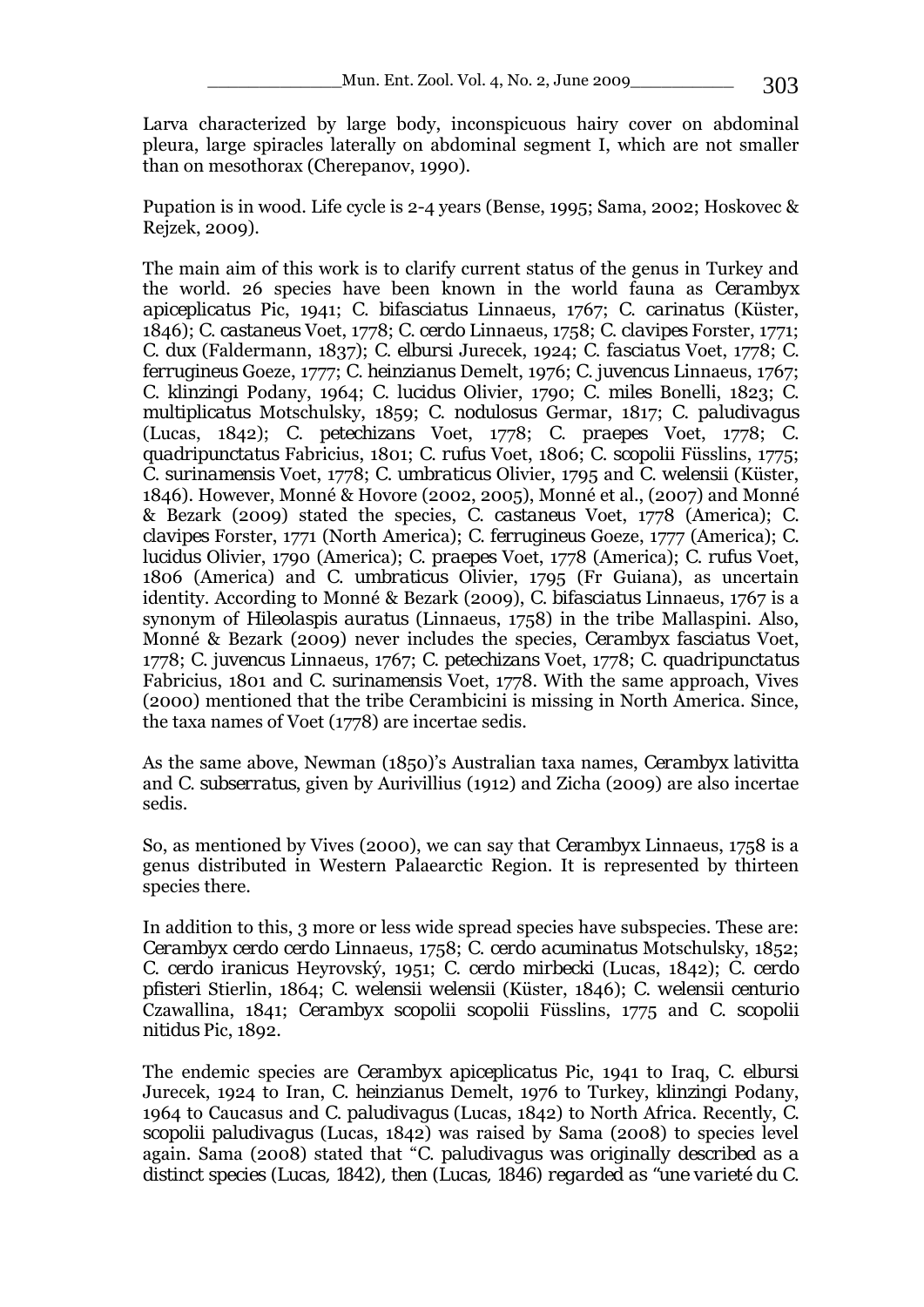*cerdo" [very likely C. cerdo Scopoli (not Linnaeus), currently C. scopolii Fuesslins, 1775]. It is, in facts, a distinct species, more similar to C. multiplicatus Motschulsky, 1860 than to C. scopolii, not a variety of the latter as stated by Pic (1893, 1896), Normand (1937), Vives (2000) or an aberration (Plavilsthsikov, 1931), or a subspecies (Villiers, 1946)*". He also mentioned that this species is only known from Tunisia and Algeria, not in southern Spain. Other species in this genus are more or less wide spread in Western Palaearctic Region.

In Europe, this genus includes seven species as *C. carinatus* (Küster, 1846); *C. cerdo* Linnaeus, 1758; *C. dux* (Faldermann, 1837); *C. miles* Bonelli, 1823; *C. nodulosus* Germar, 1817; *C. scopolii* Füsslins, 1775 and *C. welensii* (Küster, 1846). All species occur also in Turkey.

Demelt (1976) presented a key for Anatolian *Cerambyx* species with the description of the species *Cerambyx heinzianus.* He gave 8 species (6 species plus 2 subspecies) without any exact locality in his key for Anatolia as *Cerambyx cerdo acuminatus, C. dux, C. heinzianus, C. miles, C. multiplicatus, C. nodulosus, C. scopolii nitidus* and *C. velutinus* (= *C. welensii*).

The first record of *Cerambyx carinatus* (Küster, 1846) in Turkey was given by Demelt (1963). Surprisingly, the species was not present for Turkey in Demelt (1976). Demelt (1976) included *C. multiplicatus* Motschulsky, 1859 but any record of this species has been known for Turkey. *C. multiplicatus* is distributed only in Caucasus (Azerbaijan, Georgia) and Iran.

As seen in the present text, however, 8 species (6 species plus 4 subspecies) are known to occur in Turkey in real as *Cerambyx carinatus* (Küster, 1846); *C. cerdo cerdo* Linnaeus, 1758; *C. cerdo acuminatus* Motschulsky, 1852; *C. dux* (Faldermann, 1837); *C. heinzianus* Demelt, 1976; *C. miles* Bonelli, 1823; *C. nodulosus* Germar, 1817; *C. scopolii scopolii* Füsslins, 1775; *C. scopolii nitidus* Pic, 1892 and *C. welensii welensii* (Küster, 1846).

The present zoogeographical characterization is based on the chorotype classification of Anatolian fauna, recently proposed by Vigna Taglianti et al. (1999). In the text, as far as possible as one chorotype description can be identified for each taxon.

It is widely accepted that the genus includes currently 2 subgenera as *Cerambyx*  Linnaeus, 1758 and *Microcerambyx* Miksic & Georgijevic, 1973. The subgenus *Microcerambyx* includes three species as *C. elbursi* Jurecek, 1924; *C. multiplicatus* Motschulsky, 1859 and *C. scopolii* Füsslins, 1775. Other species belong to the nominative subgenus. Both subgenera are represented in Turkey.

## **Subgenus** *CERAMBYX* **Linnaeus, 1758**

**Type species:** *Cerambyx cerdo* Linnaeus, 1758

The subgenus is represented by 7 species in Turkey.

### *carinatus* Küster, 1846

Original combination: *Hammaticherus carinatus* Küster, 1846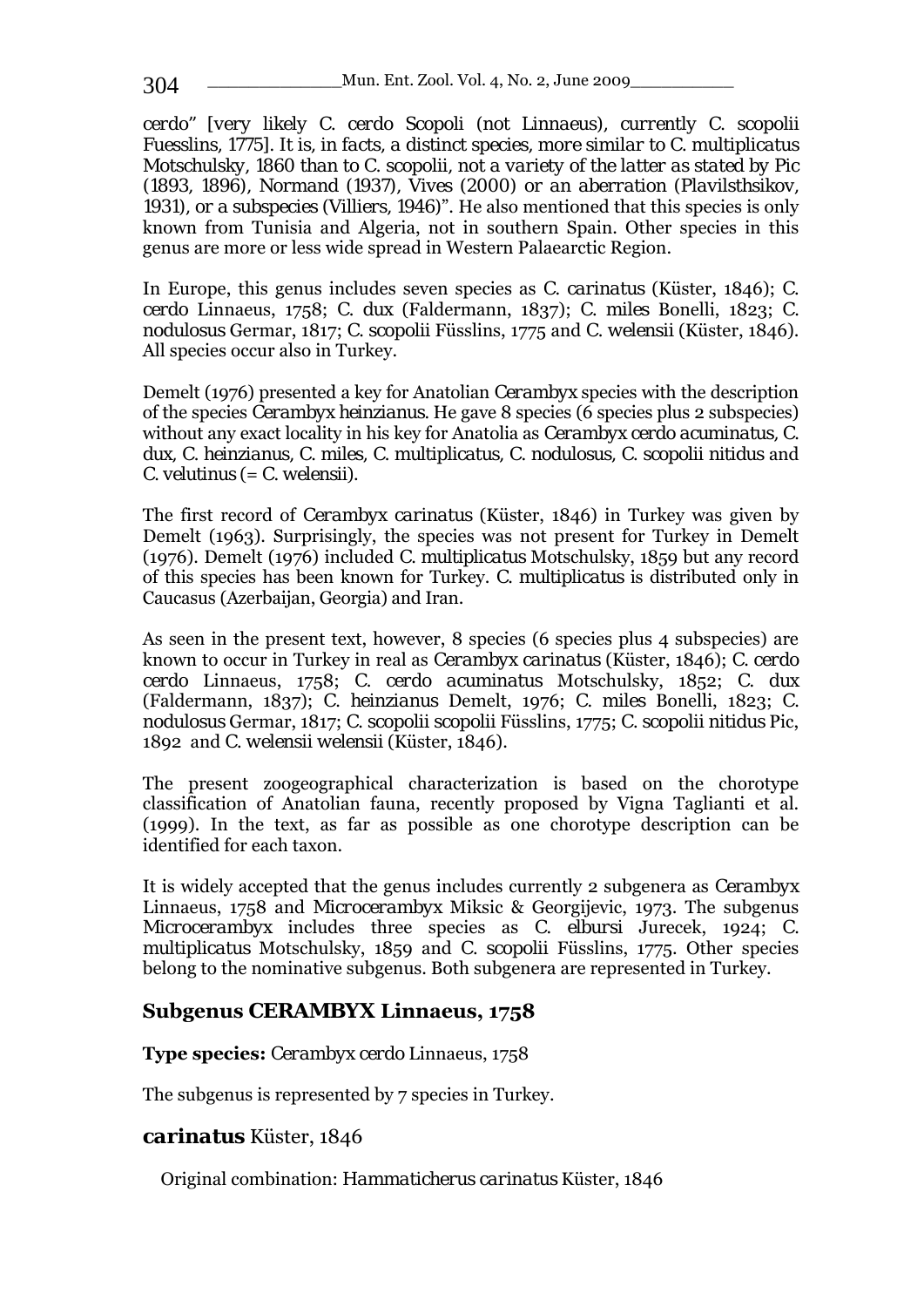Material examined: Ankara prov.: Güdül, 17.05.2002, 1 specimen, leg. H. Batur; Ankara prov.: Beytepe, 850 m, 07.07.2002, 2 specimens, leg. Y. Durmuş [These materials has never been published, but they mentioned in Özdikmen et al. (2009) under the title records in Ankara wrongly].

Records in Turkey: Denizli prov. (Schimitschek, 1944); Aydın prov.: Germencik (Demelt, 1963; Gül-Zümreoğlu, 1972); Denizli prov.: Sarayköy (Gül-Zümreoğlu, 1975); Turkey (Lodos, 1998; Alkan & Eroğlu, 2001; Özdikmen et al., 2005); Manisa prov.: Muradiye, İzmir prov.: Kemalpaşa (Tezcan & Rejzek, 2002).

Range: Europe (Croatia & Bosnia-Herzegovina, Serbia, Macedonia, Montenegro, Crete, Bulgaria, Malta), Turkey, Iran.

Chorotype: Turano-Mediterranean (Turano-Balkan)

Remarks: The species is distributed only from Croatia to Iran. Generally rare but locally it may be quite abundant. The first record of this species in Turkey was given by Demelt (1963). Surprisingly, the species was not present for Turkey in Demelt (1976).

*cerdo* Linnaeus, 1758

 ssp. *cerdo* Linnaeus, 1758 ?ssp. *mirbecki* Lucas, 1842 ?ssp. *acuminatus* Motschulsky, 1852 ?ssp. *pfisteri* Stierlin, 1864 ?ssp. *iranicus* Heyrovský, 1951

Original combination: *Cerambyx cerdo* Linnaeus, 1758

Other names. *heros* Scopoli, 1763; *luguber* Voet, 1778; *manderstjernae*  Mulsant & Godart, 1855.

Material examined: Konya prov.: Taşkent-Alanya road: 80 km to Alanya, 1482 m, N 36 46 E 32 27, 19-28.07.2006, 1 specimen, Hadim, Beyreli village env., 1322 m, N 36 47 E 32 26, 14.06.2007, 1 specimen, Hadim-Alanya road, 70 km to Alanya, 1298 m, N 36 45 E 32 27, 30. 07. 2007, 1 specimen; Osmaniye prov.: Mitisin plateau, N 36 58 E 36 21, 1402 m, 08.2006, 2 specimens, 07.07.2007, 1 specimen.

Records in Turkey: Hatay prov.: Akbez as *C. cerdo acuminatus* (Fairmaire, 1884); İçel prov.: Bolkar Mountains (Bodemeyer, 1906); İstanbul prov.: Belgrad forest (Acatay, 1943); İstanbul prov.: Bosphorus region (Belgrad Forest), Sinop prov.: Ayancık (Schimitschek, 1944); Turkey as *C. heros* (Alkan, 1946); Turkey (Acatay, 1948, 1961, 1963, 1968; Erdem, 1968; Danilevsky & Miroshnikov, 1985; Önder et al., 1987; Althoff & Danilevsky, 1997; Sama, 2002); Bursa prov.: near Soğukpınar (Çanakçıoğlu, 1956); Sakarya prov.: Sapanca (Nizamlıoğlu, 1957); Antalya prov.: near Aspendos (Belkıs) as *C. cerdo acuminatus* (Demelt & Alkan, 1962); Antalya prov.: Aspendos, İstanbul prov.: Polonez village as *C. cerdo acuminatus* (Demelt, 1963); İstanbul prov. as *C. cerdo acuminatus* (Villiers, 1967; Sama, 1982); Muğla prov.: Milas (Gül-Zümreoğlu, 1972); Kocaeli prov.: İzmit (Sapanca) (İren & Ahmed, 1973); Muğla prov.: Milas, İzmir prov.: Bergama / Bornova (Gül-Zümreoğlu, 1975); İstanbul prov.: Belgrad Forest, Sinop prov., Bursa prov., Muğla prov., İzmir prov. (Erdem & Çanakçıoğlu, 1977;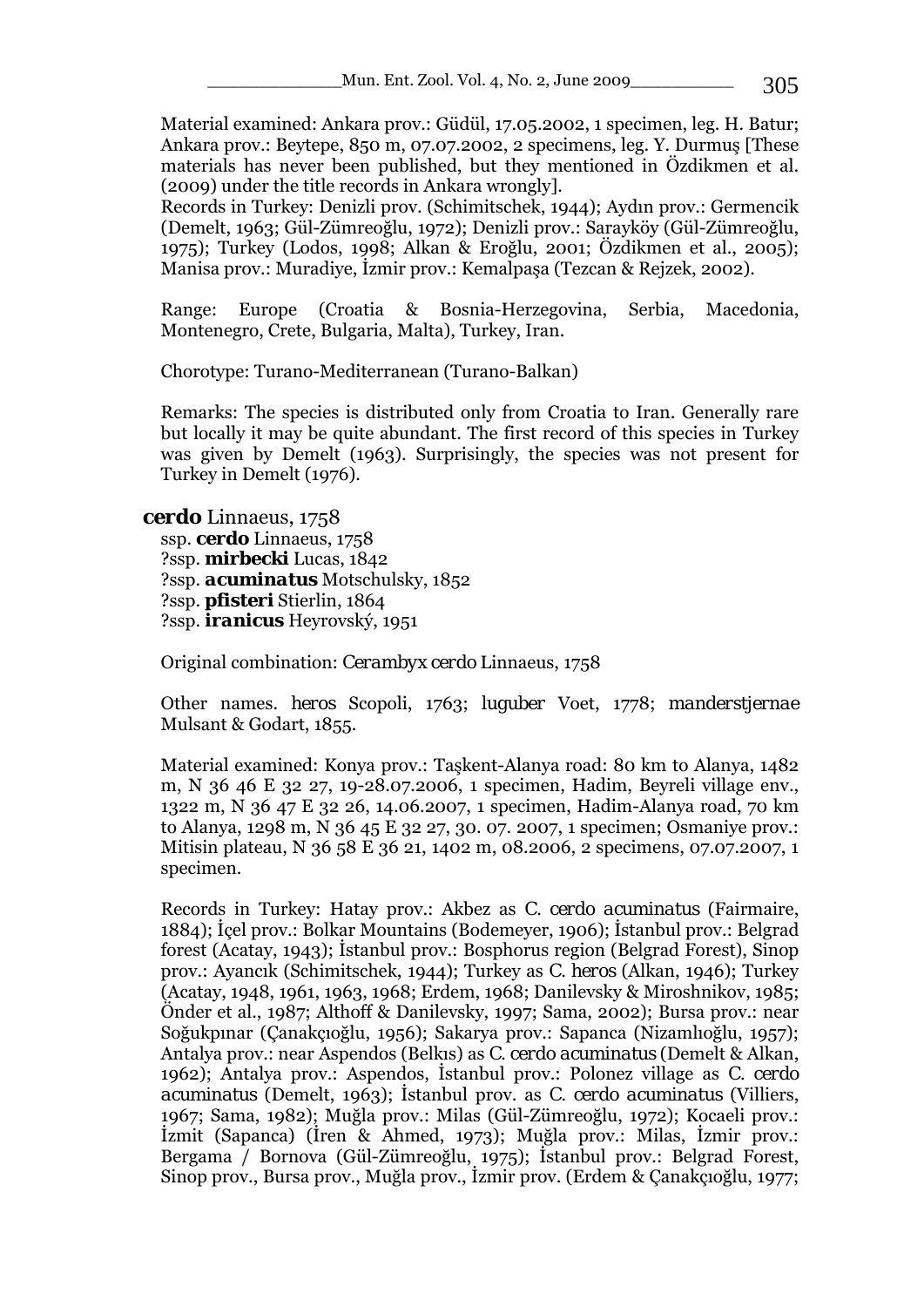Çanakçıoğlu, 1983); İstanbul prov.: Belgrad Forest (Öymen, 1987); Tunceli prov., İstanbul prov.: Üsküdar as *C. cerdo acuminatus* (Adlbauer, 1988); İstanbul prov., Kastamonu prov., Sinop prov., Bursa prov., Muğla prov., İzmir prov., Kahramanmaraş prov. (Kanat, 1998); İstanbul prov.: Belgrad Forest, Bursa prov., Kastamonu prov., Sinop prov.: Ayancık, İzmir prov.: various parts, Muğla prov.: Milas (Lodos, 1998); Niğde prov.: Ulukışla, Adana prov.: Pozantı (Ulusoy et al., 1999); Adıyaman prov.: Karadut village as *C. cerdo acuminatus* (Rejzek & Hoskovec, 1999); Tunceli prov. as *C. cerdo acuminatus* (Tauzin, 2000); Artvin prov.: Ardanuç (Tepedüzü village) (Alkan & Eroğlu, 2001); İzmir prov.: Kemalpaşa (Armutlu) as *C. cerdo acuminatus* (Tezcan & Rejzek, 2002); Antalya prov.: Alanya (Çayarası), Kırklareli prov.: İğneada-Saka lake (Sivriler village) (Özdikmen & Çağlar, 2004); Ankara prov.: Hacıkadın, Kayseri prov. (Özdikmen et al., 2005); Kahramanmaraş prov.: Pazarcık, Kırklareli prov.: Demirköy / İslambeyli, İstanbul prov.: Şile, Sinop prov. as *C. cerdo acuminatus* (Malmusi & Saltini, 2005); Çanakkale prov.: Central (Kordonboyu), Sinop prov.: Türkeli as *C. cerdo acuminatus* (Özdikmen, 2006); Samsun prov.: Central (Çobanlı village), Ankara prov.: Kayaş (Bayındır dam env.), Osmaniye prov.: Mitis's plateau (Özdikmen & Demir, 2006); Kahramanmaraş prov.: Pazarcık (Bağdınısağır) (Özdikmen & Okutaner, 2006); Denizli prov., Bartın prov.: Gafhar district (Özdikmen & Şahin, 2006); Artvin prov.: Şavşat, Şırnak prov.: Central (Özdikmen, 2007); Manisa prov.: Kırkağaç (Tezcan & Can, 2009); Ankara prov.: Kayaş (Özdikmen et al., 2009).

Range: Europe (Portugal, Spain, France, Corsica, Italy, Sicily, Sardinia, Malta, Slovenia, Croatia, Bosnia-Herzegovina, Serbia, Macedonia, Greece, Bulgaria, European Turkey, Romania, Hungary, Austria, Switzerland, Belgium, Netherlands, Denmark, Germany, Luxembourg, Czechia, Slovakia, Poland, Sweden, Latvia, Lithuania, Belorussia, Ukraine, Crimea, Moldavia), North Africa (Algeria, Morocco, Tunisia), Caucasus, Transcaucasia, Near East, Turkey, Iran, Iraq, Israel, Palestine, Syria, Lebanon, Jordan.

#### Chorotype: Turano-Europeo-Mediterranean

Remarks: It is the most wide spread species of the genus *Cerambyx.* It is also widely distributed in Turkey. The species is represented by two subspecies in Turkey as *C. cerdo cerdo* Linnaeus, 1758 and *C. cerdo acuminatus*  Motschulsky, 1852. Materials of this work belongs to the nominative subspecies. It is the first record for Konya province. The species has 5 subspecies in the world as *C. cerdo acuminatus* (Motschulsky, 1852) (in Turkey, Lebanon, Syria, Iran, Crimea, Armenia), *C. cerdo pfisteri* Stierlin, 1864 (in Sicily, ?Italy, ?Malta, ?Greece), *C. cerdo mirbecki* Lucas, 1842 (Portugal, Spain, Algeria, Morocco, Tunisia), *C. cerdo iranicus* Heyrovský, 1951 (Iran) and the nominative *C. cerdo cerdo.* In Sama (2002), he did not accept as distinct subspecies *C. cerdo acuminatus* (Motschulsky, 1852) and *C. cerdo pfisteri*  Stierlin, 1864 due to large variability of *C. cerdo* in the size and body shape. We share the same idea, as seen above because of the known data of *C. cerdo acuminatus* (Motschulsky, 1852) in Turkey is unavailable to the allopatric distribution rule of subspecies theoretically. Vives (2000) mentioned that in the whole Iberian peninsula, the species *C. cerdo* is represented by the subspecies *C. cerdo mirbecki* (Lucas, 1842) that was described in North Africa. According to Sama (2002), the status and distribution of *C. cerdo mirbecki* is unclear. He stated that "*specimens from central Morocco as well as specimens from Spain*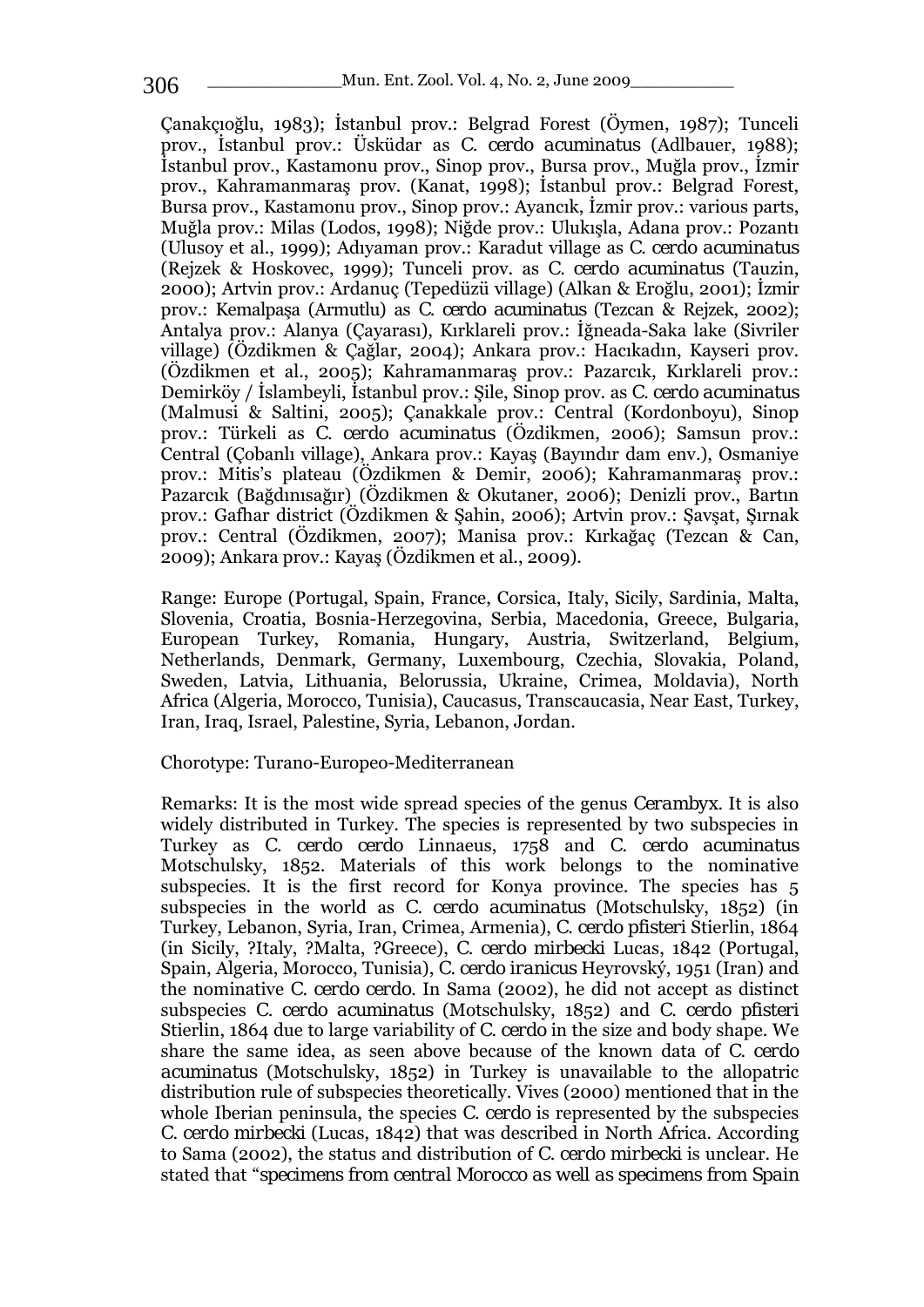*which I have seen are indistinguishable from C. cerdo cerdo from central and western Europe*". So, we share the approach of Danilevsky (2009a) on this subject. According to this approach, "Different populations of *Cerambyx cerdo* do not show distinct differentiations on subspecies level in real. Since the species, *C. cerdo,* has a large variability in the size and body shape".

#### *dux* Faldermann, 1837

Original combination: *Hammaticherus dux* Faldermann, 1837

Other names: *orientalis* Küster, 1846; *thirki* Küster, 1846; *intricatus* Fairmaire, 1848; *nodosus* Mulsant, 1863.

Material examined: Osmaniye prov.: Central, 150 m, 19.05.2006, 1 specimen; Kahramanmaraş prov.: Pazarcık, Bağdınısağır district, N 37 35 E 36 46, 787 m, 29.06.2006, 2 specimens, Pazarcık, Central, 07.06.2007, 4 specimens, 20.06.2007, 8 specimens.

Records in Turkey: Hatay prov.: Akbez (Fairmaire, 1884); Antalya prov.: Toros Mountains, Niğde prov.: Çamardı (Bodemeyer, 1900); İçel prov.: Bolkar Mountains (Bodemeyer, 1906); İstanbul prov.: Belgrad Forest (Acatay, 1943); Turkey (Alkan, 1946; Erdem, 1968; Avidov & Harpaz, 1969; Çanakçıoğlu, 1983; Danilevsky & Miroshnikov, 1985; Önder et al., 1987; Sama & Rapuzzi, 2000 Özdikmen & Şahin, 2006); Central Anatolia, Hatay prov.: Dörtyol (Bodenheimer, 1958); İzmir prov.: Bornova, Kayseri prov. (Demelt, 1963); Kahramanmaraş prov., Hatay prov.: Dörtyol (Nizamlıoğlu & Gökmen, 1964); Denizli prov.: Sarayköy (Tuatay et al., 1972); İzmir prov.: Bornova (Gül-Zümreoğlu, 1972); Southern Anatolia, Northern Anatolia, Marmara Region (İren & Ahmed, 1973); Denizli prov.: Sarayköy (Gül-Zümreoğlu, 1975); Van prov.: Tatvan, Bingöl prov.: Kuruca pass (Adlbauer, 1988); İzmir prov., Denizli prov., Kayseri prov., Mediterranean Region, Aegean Region (Lodos, 1998); Niğde prov.: Ulukışla, Adana prov.: Pozantı (Ulusoy et al., 1999); Adıyaman prov.: Karadut village (Rejzek & Hoskovec, 1999); Tunceli prov.: Pülümür, Hatay prov.: Antakya (Tauzin, 2001); Antalya prov.: Central / Gazipaşa, Bilecik prov.: Central, Bingöl prov.: Central / Solhan (Buğlan pass), Burdur prov.: Central, Bursa prov.: Central / Uludağ, Elazığ prov.: Central, Erzincan prov.: Kemaliye (Sandıklı), Erzurum prov.: İspir, Hatay prov.: Cırtıman / İskenderun (Denizciler), Isparta prov.: Eğirdir, İçel prov.: Anamur, İzmir prov.: Kemalpaşa, Kars prov.: Sarıkamış (Karakurt), Kastamonu prov.: Central, Konya prov.: Güneysınır (Gürağaç) / Seydişehir, Malatya prov.: Central, Niğde prov.: Bor, Osmaniye prov.: Çiftmazı / Olukbaşı, Tokat prov.: Central (Tozlu et al., 2002); Adana prov., Ankara prov. (Özdikmen et al., 2005); Gaziantep prov.: Kuşçubeli pass / Islahiye (Kabaklar village / Köklü village), Hatay prov.: İskenderun (entry of Kurtbağı village, Üçgüllük) (Özdikmen & Demirel, 2005); Kahramanmaraş prov.: Pazarcık (Bağdınısağır / Sakarkaya village, Kısık / Botaş) / Çağlayancerit (Bozlar) / Nurhak (Nurhak-Malatya road, Tatlar) (Özdikmen & Okutaner, 2006); Kırklareli prov.: İğneada (Özdikmen & Demir, 2006); Niğde prov.: between Balcı-Aktaş villages (Özdikmen, 2006); Erzincan prov.: Kemaliye, Muğla prov.: Marmaris and Fethiye (Özdikmen, 2007).

Range: Europe (Macedonia, Bulgaria, Crimea), Caucasus, Transcaucasia, Turkey, Iran, Syria, Israel, Lebanon, Jordan.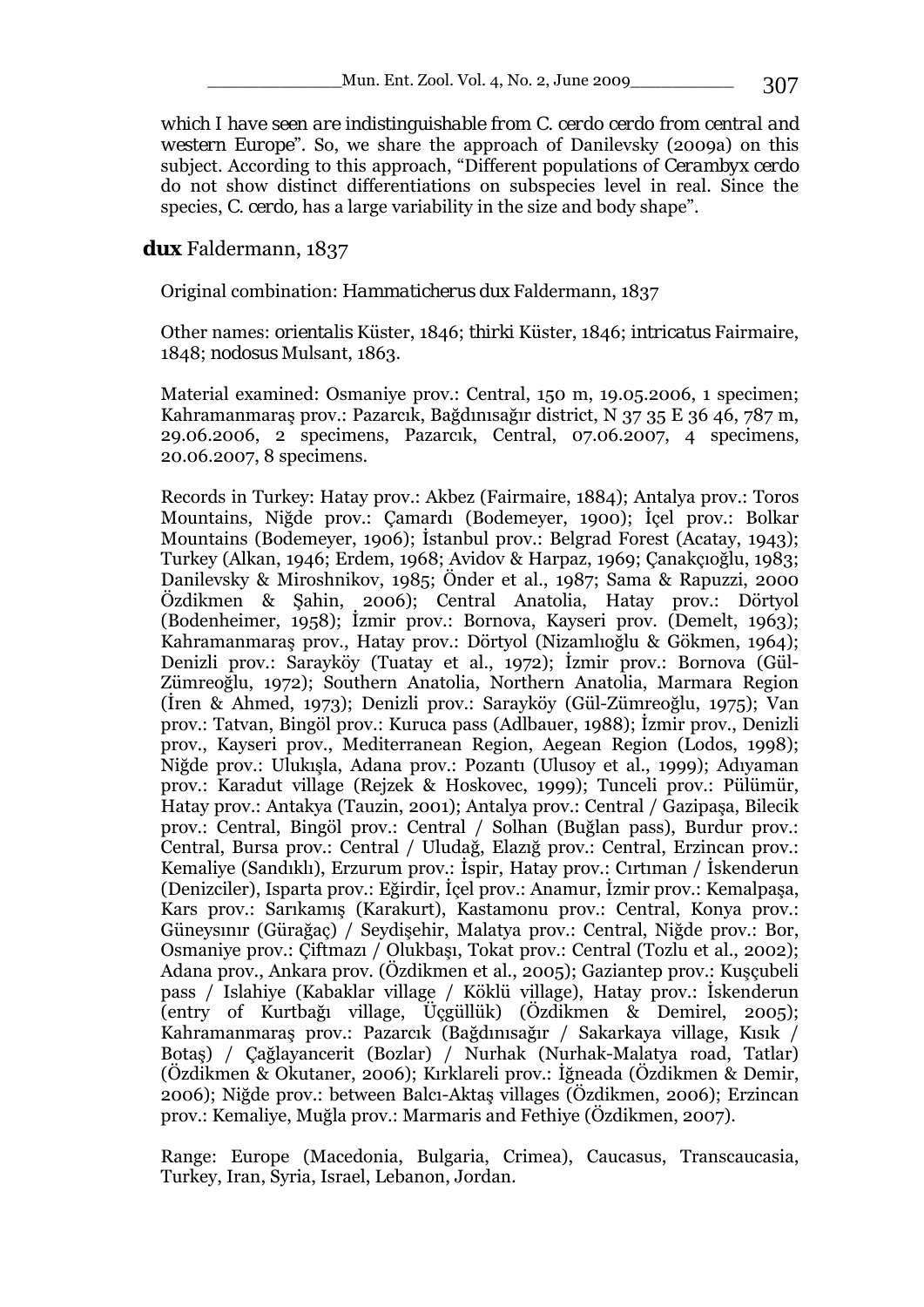Chorotype: Turano-Mediterranean (Turano-Balkan).

Remarks: It distributes widely in Turkey.

## *heinzianus* Demelt, 1976

Original combination: *Cerambyx heinzianus* Demelt, 1976

Records in Turkey: Type loc.: Turkey, Bingöl prov.: Solhan (Demelt, 1976); Bitlis prov.: Tatvan, Bingöl prov.: Solhan (Adlbauer, 1988); Bitlis prov.: Reşadiye (Tauzin, 2001); Bitlis prov.: Güroymak (Malmusi & Saltini, 2005).

Range: Turkey.

Chorotype: Anatolian.

Remarks: It is endemic to Turkey. It is distributed in east Turkey. According to some authors, it may be a synonym of *C. klinzingi* Podany, 1964. Danilevsky (2009a,b) mentioned that *C. cerdo klinzingi* Podany, 1964 described from Caucasus. Danilevsky (2009a) stated that "*According to J. Vorisek (personal communication, 1992), C. cerdo klinzigi, described from Caucasus is a good species, described later as C. heinzianus from Turkey. I do not know Caucasian C. klinzigi, but I've got two pairs of Turkish C. heinzianus including one paratype. It is evident, that C. heinzianus is not close to C. cerdo because of rather short antennae: hardly longer than body in male and much shorter than body in female*". Consequently, we think that *C. heinzianus* Demelt, 1976 and *C. klinzingi* Podany, 1964 are separate and distinct species of the genus *Cerambyx.* Anyway, the species *C. heinzianus* was placed by Demelt (1976) into the *Cerambyx dux-miles-nodulosus* group. He never discussed it with *C. cerdo*  rightly. Nevertheless, the species *C. klinzingi* was described by Podany from Caucasus at infraspecific rank of *C. cerdo* as *C. cerdo klinzingi* Podany, 1964. So, we accept both are separate and distinct species now and not synonym. *C. heinzianus* Demelt, 1976 is endemic to Turkey and *C. klinzingi* Podany, 1964 is endemic to Caucasus. *C. heinzianus* is very close to *C. dux. C. miles* and *C. nodulosus* are other related species to it.

### *miles* Bonelli, 1812

Original combination: *Cerambyx miles* Bonelli, 1812

Other names: *militaris* Latreille, 1829; *rufescens* Pic, 1933.

Material examined: Antalya prov.: Alanya, Sarımut-Karapınar, 1092 m, N 36 37 E 32 24, 09.07.2007, 1 specimen; Osmaniye prov.: Düziçi, between Böcekli-Hıdırlı, N 3718 E 36 20, 266 m, 28.06.2006, 2 specimens.

Records in Turkey: İçel prov.: Bolkar Mts. (Bodemeyer, 1906); Diyarbakır prov. (Ex. Gül-Zümreoğlu, 1975); Denizli prov. (Gül-Zümreoğlu, 1975); Edirne prov.: Yerlisu (Sama, 1982); Turkey (Danilevsky & Miroshnikov, 1985; Lodos, 1998; Sama, 2002); İstanbul prov.: Belgrad forest (Öymen, 1987); European Turkey (Althoff & Danilevsky, 1997); Niğde prov.: Ulukışla, Adana prov.: Pozantı (Ulusoy et al., 1999); Adıyaman prov.: Karadut village env. (Rejzek & Hoskovec,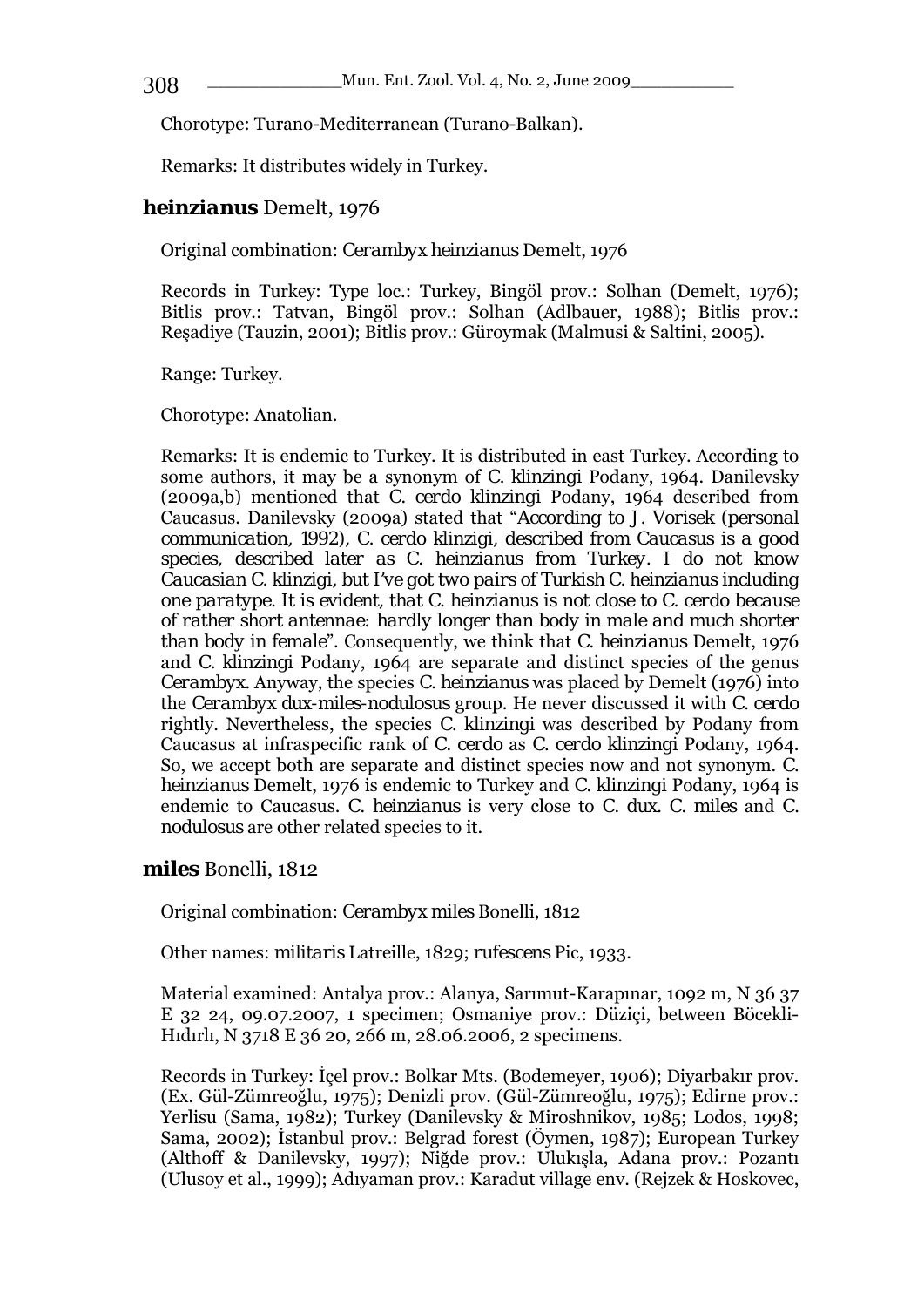1999); Uşak prov.: Ulubey (Ovacık village), Konya prov.: Taşkent (Özdikmen & Çağlar, 2004); Kahramanmaraş prov.: Pazarcık (Özdikmen & Okutaner, 2005); Bitlis prov.: Güroymak, İçel prov.: Güzeloluk (Malmusi & Saltini, 2005); Afyon prov.: Akkale hill (Özdikmen, 2006); Bitlis prov.: Reşadiye (Özdikmen & Demir, 2006).

Range: Europe (Spain, Portugal, France, Italy, Sicily, Malta, Slovenia, Croatia and Bosnia and Herzegovina, Serbia, Macedonia, Albania, Greece, Bulgaria, Romania, Hungary, ?Austria, Slowakia, Switzerland, Crimea), Caucasus, Transcaucasia, Turkey, Syria, Lebanon, ?North Africa (Morocco).

Chorotype: S-European. According to Sama (2002), the records of Morocco appear rather doubtful.

Remarks: It distributes rather widely in Turkey (especially west half of Turkey and south Anatolia). The present materials are the first record of Antalya and Osmaniye provinces. Danilevsky (2009a) stated "*according to A. Miroshnikov (2004), Cerambyx miles Bonelli was described in 1812, but not in 1823*".

### *nodulosus* Germar, 1817

Original combination: *Cerambyx nodulosus* Germar, 1817

Other names: *nodicornis* Küster, 1846.

Records in Turkey: Asia Minor as *C. nodulosus nodicornis* Küster, 1846 (Winkler, 1924-1932); İstanbul prov.: Belgrad Forest as *Cerambyx nodicornis* (Acatay, 1943); İstanbul prov.: Bosphorus region (Bahçeköy) (Schimitschek, 1944); Turkey (Acatay, 1948, 1961, 1968; Erdem, 1968; Çanakçıoğlu, 1983; Danilevsky & Miroshnikov, 1985; Lodos, 1998); Bursa prov.: Gürsü Forest (Çanakçıoğlu, 1956); İstanbul prov. (Villiers, 1967); İçel prov.: Namrun, İstanbul prov.: Alem Mountain (Demelt, 1967); Manisa prov.: Demirci (Gül-Zümreoğlu, 1972); İzmir prov.: Bornova (Gül-Zümreoğlu, 1975); Erzurum prov. and near (Özbek, 1978); Bingöl prov.: Central, Osmaniye prov.: Nurdağı pass, Mardin prov.: Hop pass (Adlbauer, 1992); European Turkey (Althoff & Danilevsky, 1997); Adıyaman prov.: Karadut village env. (Rejzek & Hoskovec, 1999); Isparta prov.: Eğirdir (Tauzin, 2000); Adana prov.: Seyhan, Antalya prov.: Manavgat, Artvin prov.: Yusufeli, Erzurum prov.: Tortum (Kaledibi), İçel prov.: Tarsus (Bağlarbaşı) (Tozlu et al., 2002); Manisa prov.: Muradiye (Tezcan & Rejzek, 2002); Uşak prov.: Ulubey (Ovacık village, Gökgöz hill), Muğla prov.: Kemer (Ceylan village), Konya prov.: Taşkent (İshaklı village, Gevne valley), Antalya prov.: Alanya (Çayarası plateau-Sarımut bridge), İçel prov.: Gözne (Özdikmen & Çağlar, 2004); İçel prov.: from Tarsus to Çamlıyayla (Malmusi & Saltini, 2005); Kahramanmaraş prov.: Pazarcık (Botaş) (Özdikmen & Okutaner, 2006); Bitlis: Nemrut Mountain (Özdikmen, 2007).

Range: Europe (Italy, Malta, Albania, Slovenia, Croatia, Bosnia-Herzegovina, Serbia, Macedonia, Greece, Bulgaria, European Turkey, Romania, Crimea), Caucasus, Transcaucasia, Turkey, Syria.

Chorotype: Turano-Mediterranean (Turano-Apenninian) + Turano-European (Turano-Sarmato-Pannonian).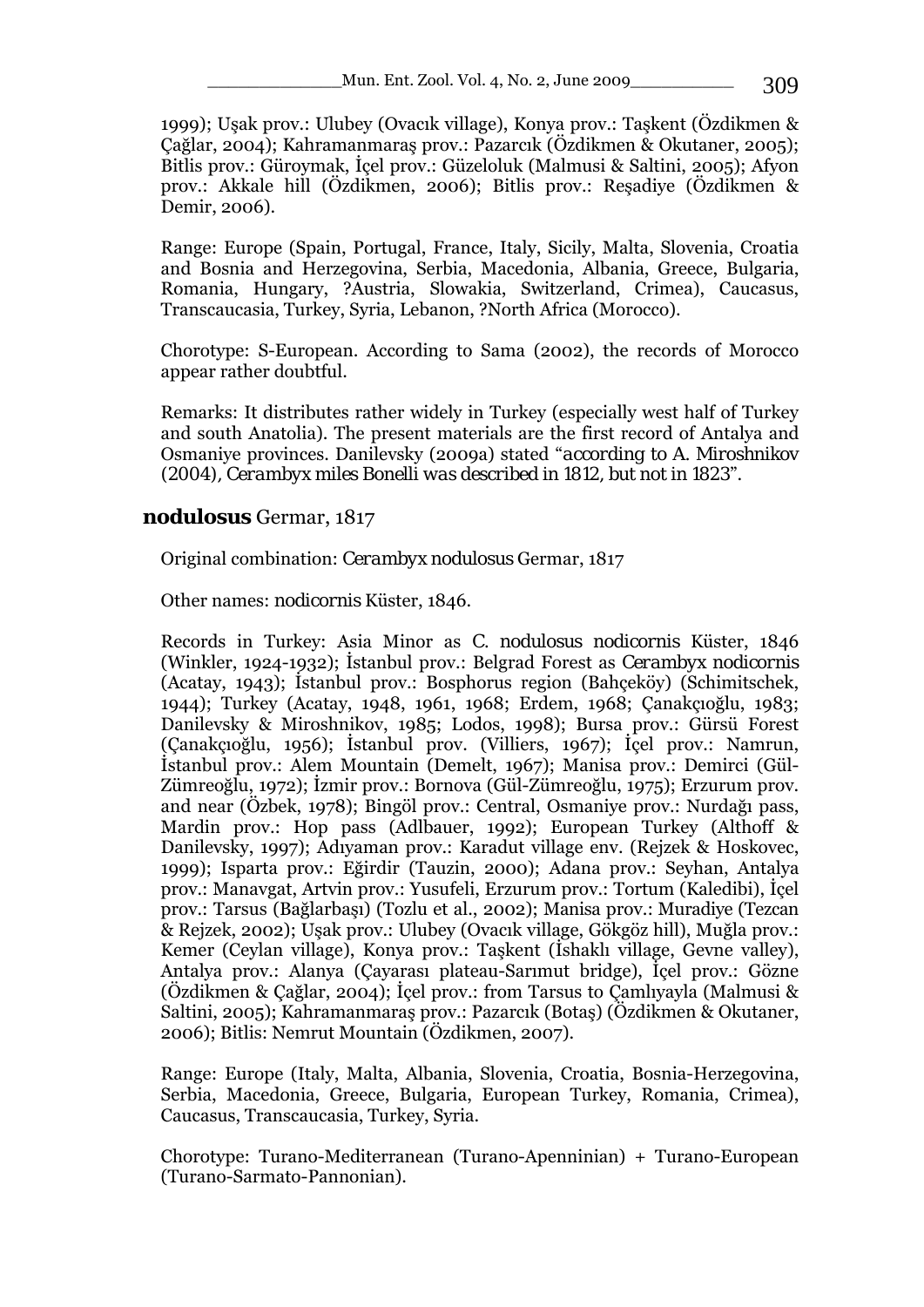\_\_\_\_\_\_\_\_\_\_\_\_\_Mun. Ent. Zool. Vol. 4, No. 2, June 2009\_\_\_\_\_\_\_\_\_\_ 310

Remarks: It distributes Italy to Caucasus and rather widely in Turkey. It occurs very likely in Iran.

*welensii* Küster, 1846 ssp. *welensii* Küster, 1846 ssp. *centurio* Czawallina, 1841

Original combination: *Hammaticherus welensii* Küster, 1846

Other names: *velutinus* Brullé, 1832; *tuniseus* Pic, 1891; *tunisicus* Pic, 1892; *minor* Pic, 1926.

Material examined: Antalya prov.: Alanya: Sarımut env., 1113 m, N 36 37 E 32 23, 09.07.2007, 2 specimens; Akseki, Yarpuz env., 1615 m, N 37 13 E 31 55, 10.07.2007, 1 specimen; Kahramanmaraş prov.: Pazarcık, Bağdınısağır district, 2005, 2 specimens; Konya prov.: Beyşehir-Akseki road, Huğlu env., 1398 m, N 37 28 E 31 37, 11.07.2007, 1 specimen; Taşkent: Avşar, 1556 m, N 36 54 E 32 30, 09.07.2007, 1 specimen; Osmaniye prov.: Düziçi, between Böcekli-Hıdırlı, N 37 18 E 36 20, 266 m, 28.06.2006, 1 specimen.

Records in Turkey: İçel prov.: Bolkar Mts. as *C. velutinus* (Bodemeyer, 1906); İstanbul prov.: Belgrad Forest as *C. velutinus* (Acatay, 1943); İstanbul prov.: Polonez village, Alem Mountain as *C. velutinus* (Demelt, 1963); Turkey as *C. velutinus* (Erdem, 1968; Çanakçıoğlu, 1983; Lodos, 1998); İstanbul prov.: Belgrad forest as *C. velutinus* (Öymen, 1987); Adıyaman prov.: Karadut village env. (Rejzek & Hoskovec, 1999); Turkey (Sama & Rapuzzi, 2000; Sama, 2002); Antalya prov., Karaman prov. (Tozlu et al., 2002); Antalya prov.: Alanya (Çayarası plateau-Sarımut bridge) (Özdikmen & Çağlar, 2004); Kahramanmaraş prov.: Pazarcık, İçel prov.: Ortagören-Mut (Malmusi & Saltini, 2005); İstanbul prov.: Çamlıca (Özdikmen & Demir, 2006); İzmir prov.: Kınık (Tezcan & Can, 2009).

Range: Europe (Spain, Portugal, France, Italy, Sicily, Malta, Slovenia, Croatia and Bosnia and Herzegovina, Serbia, Greece, Crete, Bulgaria, Romania, Hungary, Ukraine), Caucasus, Turkey, Middle East (Syria, Jordan, Lebanon, Israel), Iran.

Chorotype: S-European.

Remarks: It distributes rather widely in Turkey (especially west half of Turkey and south Anatolia). The present materials are the first record of Konya and Osmaniye provinces. The species is represented by the nominative subspecies in whole Turkey. Other subspecies of the species, *C. welensii centurio* Czawallina, 1841 only known from Syria. *Cerambyx velutinus* Brullé, 1832 (nec F., 1775) was replaced with *C. welensii* Küster, 1846 by Sama (1991).

# **Subgenus** *MICROCERAMBYX* **Miksic & Georgijevic, 1973**

= *Mesocerambyx* Zagaikevitch, 1991

### **Type species:** *Cerambyx scopolii* Füsslins, 1775

The subgenus is represented by 1 species in Turkey.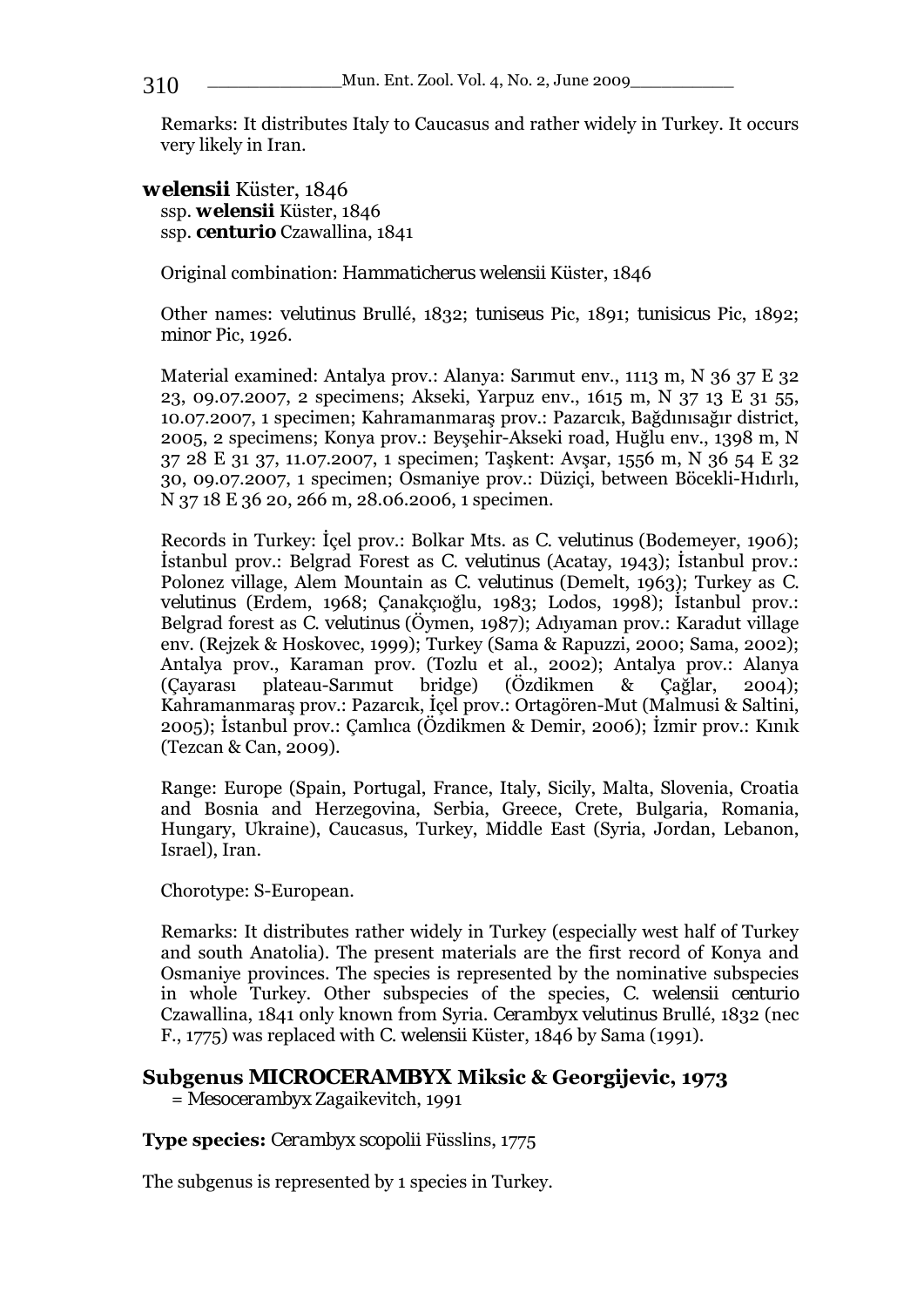#### *scopolii* Füsslins, 1775

 ssp. *scopolii* Fusslins, 1775 ssp. *nitidus* Pic, 1892

Original combination: *Cerambyx scopolii* Füsslins, 1775

Other names: *cerdo* Poda, 1761 (preocc.); *heros* Bergstraesser, 1778; *gallicus*  Voet, 1778; *piceus* Geoffroy, 1785; *helveticus* Stierlin, 1879.

Material examined: Osmaniye prov.: Zorkun road, Fenk plateau, N 36 59 E 36 20, 1049 m, 24.06.2006, 7 specimens; 22.07.2006, 2 specimens.

Records in Turkey: İçel prov.: Burna, Antalya prov.: Toros Mountains, Niğde prov.: Çamardı, Sakarya prov.: Sapanca (Gökdağ) (Bodemeyer, 1900); İstanbul prov.: Belgrad Forest (Acatay, 1943); İstanbul prov.: Bosphorus region (Belgrad Forest), Sinop prov.: Ayancık, Trabzon prov.: Meryemana Forest (Schimitschek, 1944); Turkey (Acatay, 1948, 1961, 1968; Erdem, 1968; Çanakçıoğlu, 1983; Danilevsky & Miroshnikov, 1985; Althoff & Danilevsky, 1997; Lodos, 1998; Sama, 2002); İstanbul prov.: Polonez village (Demelt & Alkan, 1962; Demelt, 1963); Samsun prov.: Bafra, Rize prov.: Fındıklı (Villiers, 1967); İstanbul prov.: Polonez village (İren & Ahmed, 1973); Artvin prov.: Saçinka (Sekendiz, 1981); İstanbul prov.: Belgrad Forest (Öymen, 1987); Osmaniye prov.: Nurdağı pass as *C. scopolii nitidus* (Pic, 1892) (Adlbauer, 1988); Tokat prov.: Topçam Mountain (Adlbauer, 1992); Kars prov.: Sarıkamış (Tozlu, 2001); Artvin prov.: Arhavi (Kireçli), Bingöl prov.: Central, Kars prov.: Sarıkamış (Tozlu et al., 2002); Kırklareli prov.: İğneada-Saka lake (Sivriler village) / İğneada (Pedina lake) (Özdikmen & Çağlar, 2004); Kırklareli prov.: Demirköy, Bolu prov.: Abant (Malmusi & Saltini, 2005); Artvin prov.: Hopa, İçel prov.: Çamlıyayla as *C. scopolii nitidus* (Pic, 1892) (Malmusi & Saltini, 2005); Kırklareli prov.: İğneada (Özdikmen & Demir, 2006); Edirne prov. (Özdikmen & Şahin, 2006).

Range: Europe (Portugal, Spain, France, Corsica, Italy, Sicily, Sardinia, Malta, Albania, Slovenia, Croatia, Bosnia-Herzegovina, Serbia, Macedonia, Greece, Crete, Bulgaria, European Turkey, Romania, Hungary, Austria, Switzerland, Belgium, Netherlands, Denmark, Germany, Luxembourg, ?Great Britain, Czechia, Slovakia, Norway, Poland, Sweden, ?Estonia, Latvia, ?Lithuania, Belorussia, Ukraine, Crimea, Moldavia, European Russia), Caucasus, Transcaucasia, Near East, Turkey.

Chorotype: European.

According to Sama (2002), records from North Africa are belonging to *C. paludivagus* Lucas, 1846.S-European.

Remarks: It distributes widely in Turkey. The species is represented by two subspecies in Turkey. *C. scopolii nitidus* (Pic, 1892) occurring only in South Turkey and the nominative *C. scopolii scopolii* occurring in other parts of Turkey. According to Sama (2002 and 2008), *C. paludivagus* Lucas, 1846 is a distinct species in North Africa and not a form of *C. scopolii*. The present materials belong to the subspecies *C. scopolii nitidus* Pic, 1892.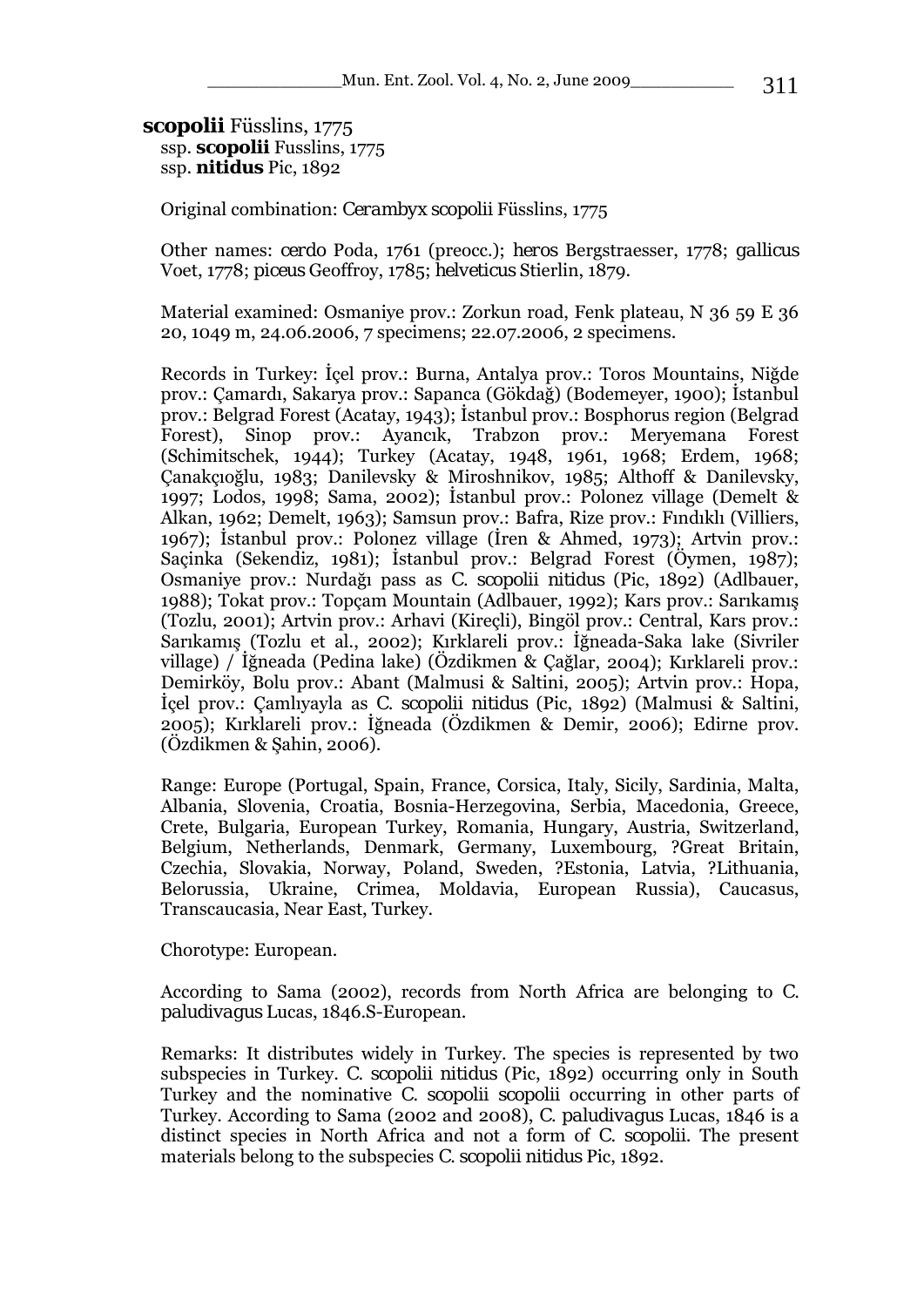# **A short key for Turkish** *Cerambyx* **species**

**1.** Apex of each elytron extended into a sutural spine.…….………………………………**2**



**-** Apex of each elytron rounded or blunt……………………….…………………………………**4**

**2.** Second antennal segment in the shape of a ring, nearly three times as wide as long….………………………………………………………………..……*carinatus* Küster, 1846



**-** Second antennal segment at the inner edge as long as wide, not in the shape of a ring..…………….…………………………………………………………………..…………………………**3**



| <b>3.</b> First and second segments of hind tarsus with a smooth glabrous furrow on the<br>underside. Abdomen with a very fine and thin pubescence, macroscopically<br>- Only first segment of hind tarsus with a smooth glabrous furrow on the<br>underside. Abdomen with dense pubescence, macroscopically grey and dull |
|----------------------------------------------------------------------------------------------------------------------------------------------------------------------------------------------------------------------------------------------------------------------------------------------------------------------------|
| 4. Second antennal segment at the inner edge as long as wide, not in the shape of<br>- Second antennal segment in the shape of a ring, nearly three times as wide as                                                                                                                                                       |
| - Elytra black or blackish onlt at the base, becoming paler, reddish brown towards                                                                                                                                                                                                                                         |

**6.** Antennae reaching beyond the elytral apex or hardly longer than the body in males. Eyes large, the lower edge nearly reaching to the underside of the head…..**7**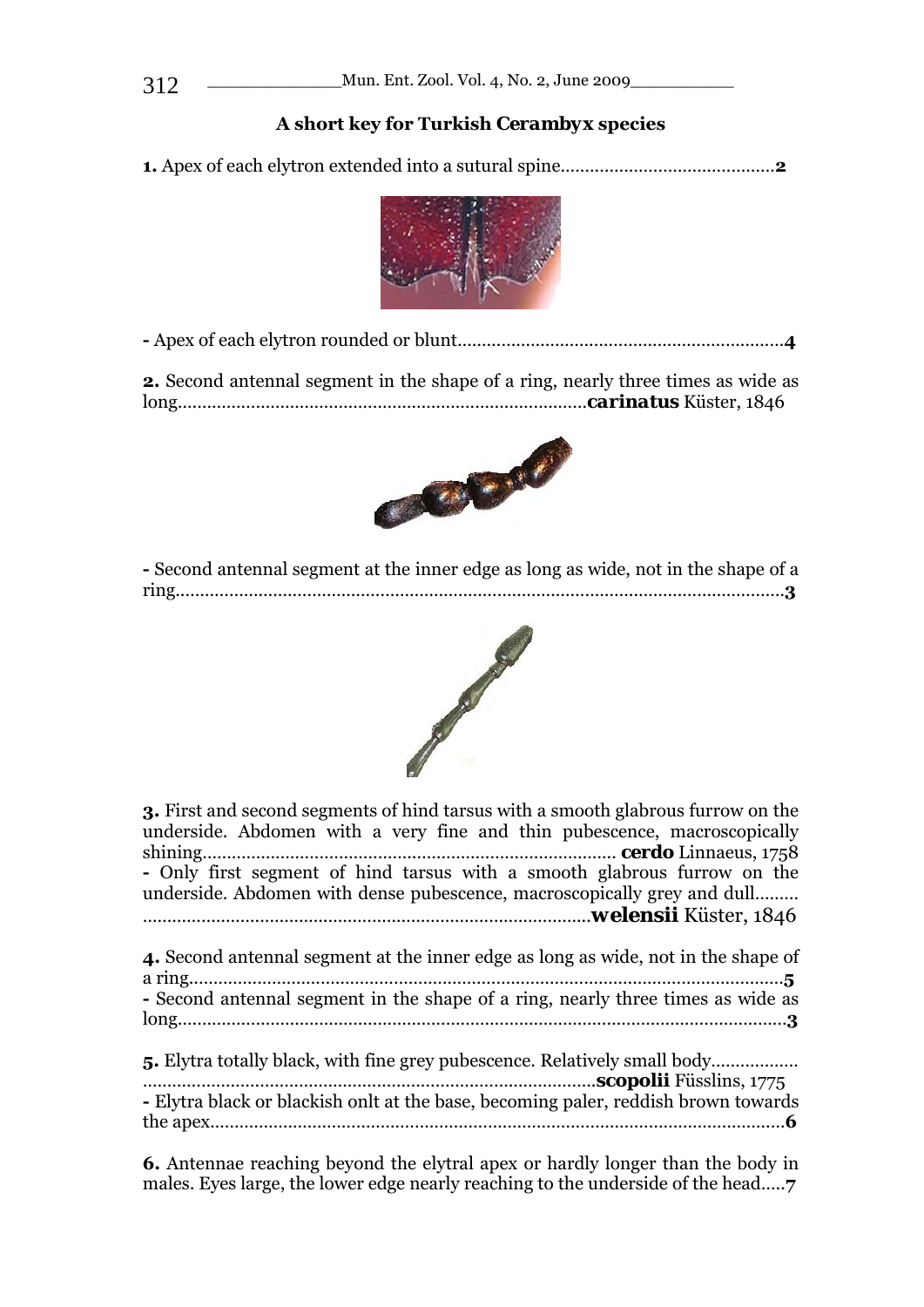| - Antennae in males more longer than the body. Eyes smaller, the lower edge well |
|----------------------------------------------------------------------------------|
|                                                                                  |



**-** 3 to 5 antennal segments in males longer and less knobbly thickened……..…..…… …….……………………………………………………………………..…*heinzianus* Demelt, 1976



**8** Front tarsus with very broad segments, second segment wider than its median length. In females, antennae only reaching to the middle of the elytra……………..…. …………………………………………………………………….…………………..*miles* Bonelli, 1812 - Front tarsus with less broad segments, second segment not wider than its median length. In females, antennae reaching to the last quarter of the elytra……… ……………………………………………………………………………….*nodulosus* Germar, 1817

\* This work supported by the projects of TÜBİTAK (project number TBAG-105T329) and GAZİ UNIVERSITY (project number BAP-06/32).

## **LITERATURE CITED**

**Acatay, A.** 1943. İstanbul çevresi ve bilhassa Belgrad ormanındaki zararlı orman böcekleri, mücadeleleri ve işletme üzerine tesirleri. T. C. Ziraat Vekaleti Yüksek Ziraat Enstitüsü Çalışmaları, Ankara, 142: 163 pp.

**Acatay, A.** 1948. Zararlı orman böcekleri, Teşhis anahtarı. T. C. Tarım Bakanlığı Orman Genel Müdürlüğü Yay., İstanbul, 76: 113 pp.

**Acatay, A.** 1961. Zararlı orman böcekleri, Teşhis anahtarı. İstanbul Üniversitesi Yay., İstanbul, 938: 152 pp.

**Acatay, A.** 1963. Tatbiki orman entomolojisi. İstanbul Üniversitesi Yay., İstanbul, 1068: 169 pp.

**Acatay, A.** 1968. Zararlı orman böcekleri, Teşhis anahtarı. İstanbul Üniversitesi Yay., İstanbul, 1358: 153 pp.

**Adlbauer, K.** 1988. Neues zur Taxonomie und Faunistik der Bockkäferfauna der Türkei (Coleoptera, Cerambycidae). Entomofauna, 9 (12): 257-297.

**Adlbauer, K.** 1992. Zur Faunistik und Taxonomie der Bockkäferfauna der Türkei II (Coleoptera, Cerambycidae). Entomofauna, 13 (30): 485-509.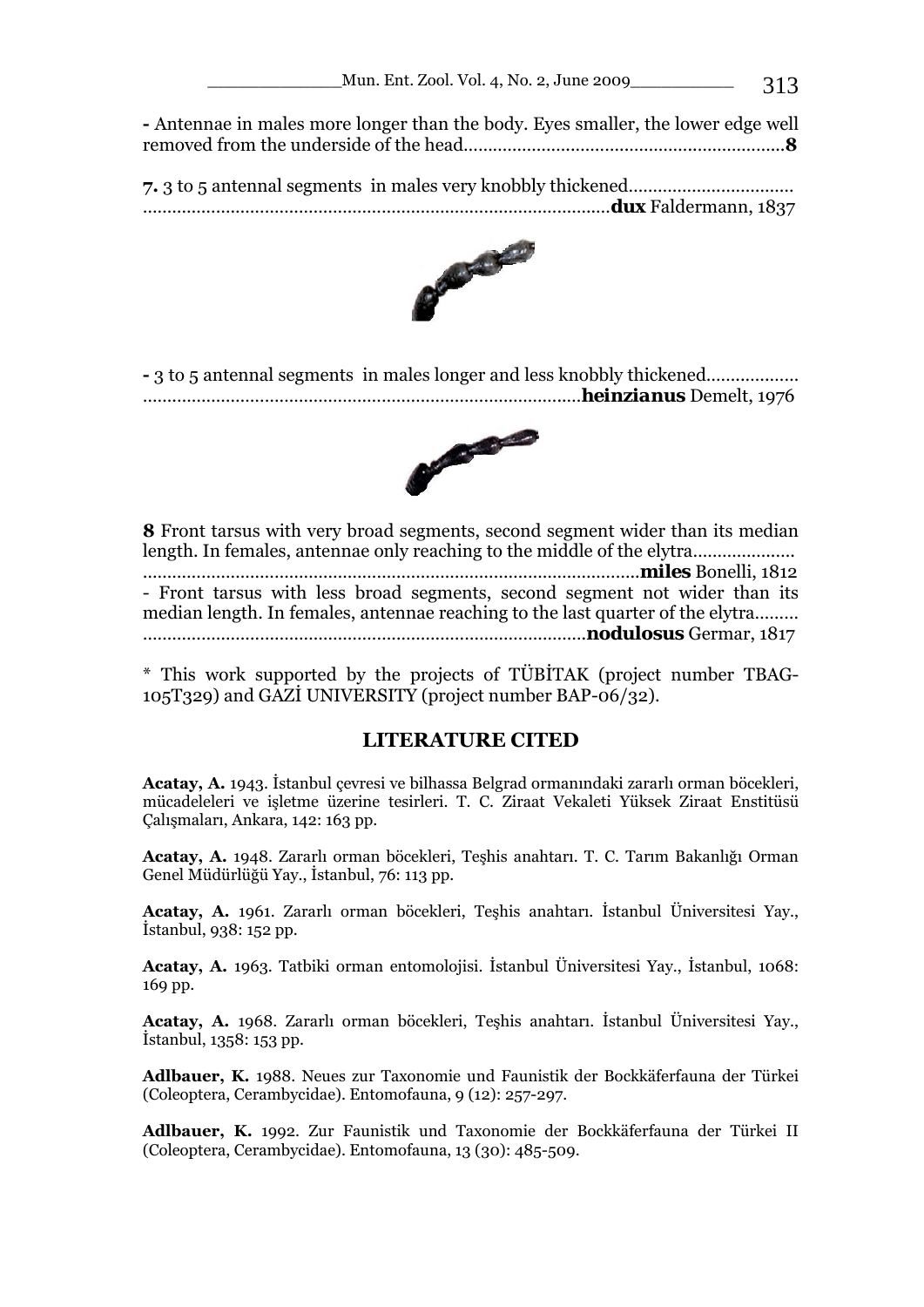**Alkan, B.** 1946. Tarım Entomolojisi. T. C. Tarım Bakanlığı Ankara Yüksek Ziraat Enstitüsü Ders Kitabı 31, Ankara, 232 pp.

**Alkan, H. & Eroğlu, M.** 2001. A contribution to the knowledge of Cerambycidae (Insecta: Coleoptera) species oft he eastern Black Sea region in Turkey. Türk. Entomol. Derg., 25 (4): 243-255.

**Althoff, J. & Danilevsky, M. L.** 1997. A Check-List of Longicorn Beetles (Coleoptera, Cerambycoidea) of Europe. Slovensko Entomološko Društvo Štefana Michielija. Ljubljana, 64 pp.

**Aurivillius, C.** 1912. Coleopterorum Catalogus, pars 39 [vol. 22], Cerambycidae: Cerambycinae. Berlin. W. Junk & S. Schenkling. 574 pp.

**Avidov, Z. & Harpaz, I.** 1969. Plant pests of Israel. Israel Universities Press, Jerusalem, 266-273.

**Bense, U.** 1995. Illustrated key to the Cerambycidae (excl. Dorcadionini) and Vesperidae of Europe. Margraf Verlag, Germany, 512 pp.

**Bílý, S. & Mehl, O.** 1989. Longhorn beetles (Coleoptera, Cerambycidae) of Fennoscandia and Denmark. Fauna Entomologica Scandinavica, 22: 203 pp.

**Bodemeyer, H. E. V.** 1900. Quer durch Klein Asien, in den Bulghar Dagh; Eine Naturvissenschafliche studien-Reise. Coleopterologisches, 196 pp.

**Bodemeyer, H. E. V.** 1906. Beitrage zur Käferfauna von Klein Asien - Deutsche Entomologische Zeitschrift, 2: 417-437.

**Bodenheimer, F. S.** 1958. Türkiye'de ziraate ve ağaçlara zararlı olan böcekler ve bunlarla savaş hakkında bir etüt. Bayur Matbaası, Ankara, 347 pp.

**Çanakçıoğlu, H.** 1956. Bursa ormanlarında entomolojik araştırmalar. İstanbul Üniversitesi Yay., Orman Fakültesi Yay. No: 690, İstanbul, 9-13.

**Çanakçıoğlu, H.** 1983. Orman Entomolojisi: Özel bölüm. İstanbul Üniversitesi Orman Fakültesi Yay. No: 349, İstanbul, 535 pp.

**Cherepanov, A. I.** 1990. Cerambycidae of Northern Asia. Cerambycinae 2 (1). Brill publ., New Delhi, 292 pp.

**Danilevsky, M. L.** 2009a. A check-list of Longicorn Beetles (Coleoptera, Cerambycoidea) of Europe. Available from: http://www.cerambycidae.net/ (Updated 29.01.2009).

**Danilevsky, M. L.** 2009b. Systematic list of Longicorn Beetles (Cerambycoidea) of the territory of the former USSR. Available from: http://www.cerambycidae.net/ (Updated 29.01.2009).

**Danilevsky, M. L. & Miroshnikov A. I.** 1985. Timber-Beetles of Caucasus (Coleoptera, Cerambycidae). The Key. Krasnodar, 419 pp.

**Demelt, C. V. & Alkan, B.** 1962. Short information of Cerambycidae Fauna of Turkey. Bitki Koruma Bülteni, 2 (10): 49-56.

**Demelt, C. V.** 1963. Beitrag zur Kenntnis der Cerambycidenfauna Kleinasiens und 13. Beitrag zur Biologie palaearkt. Cerambyciden, sowie Beschreibung einer neuen Oberea-Art. Entomologische Blatter, 59 (3) : 132-151.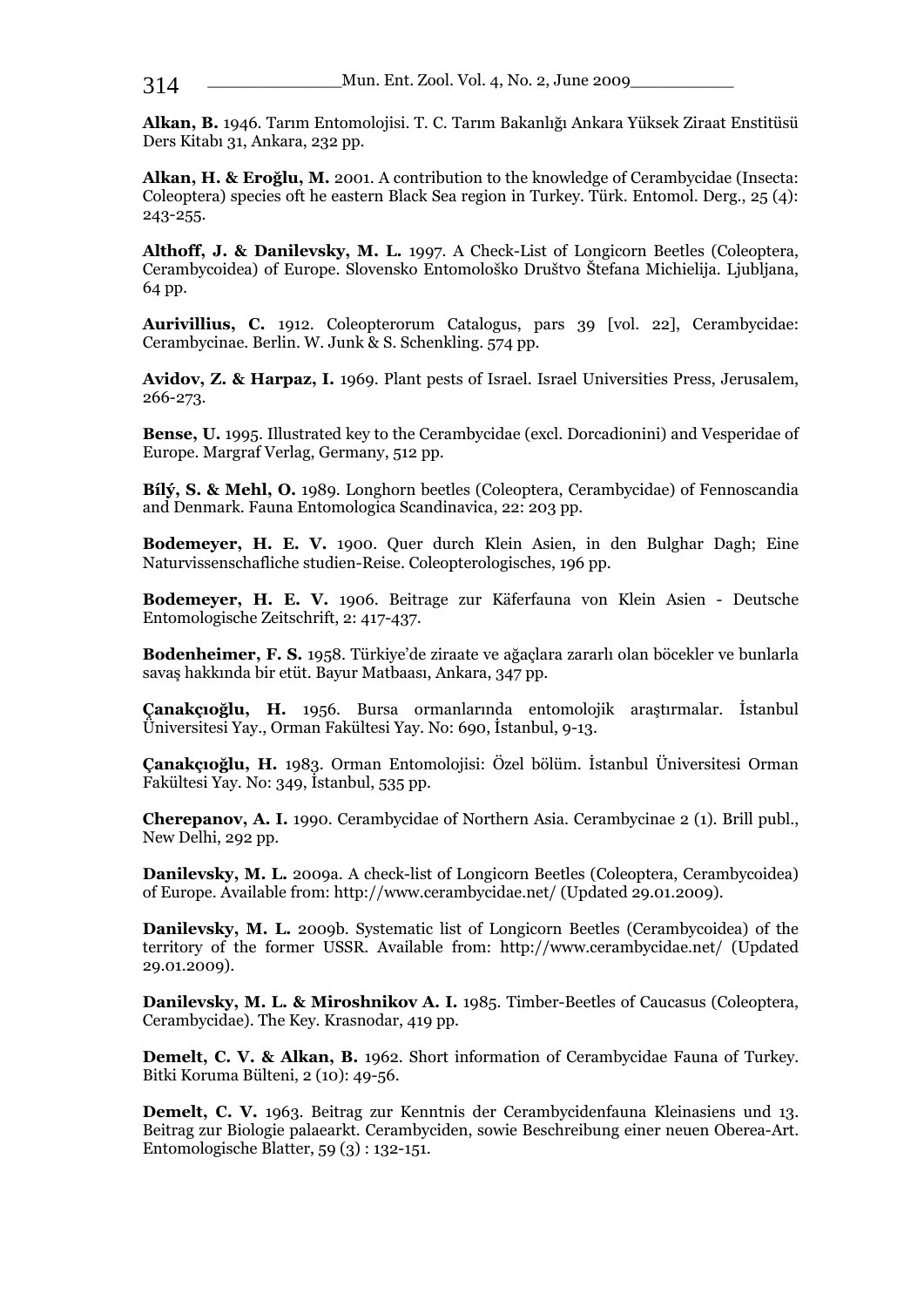**Demelt, C. V.** 1967. Nachtrag zur Kenntnis der Cerambyciden-Fauna Kleinasiens. Entomologische Blatter, 63 (2): 106-109.

**Demelt, C. V.** 1976. Eine neue Cerambyx-Art aus Ost-Anatolien. Zeitschrift der Arbeitsgemeinschaft Österr. Entomologen, 28 (1-3): 65-67.

**Erdem, R.** 1968. Ormanın faydalı ve Zararlı böcekleri. İstanbul Üniversitesi Orman Fakültesi Yay., İstanbul, 43-58.

**Erdem, R. & Çanakçıoğlu, H.** 1977. Türkiye odun zararlıları. İstanbul Üniversitesi Orman Fakültesi Yay., İstanbul, 113-134.

**Fairmaire, M. L.** 1884. Liste des Coleopteres recueillis par M. l'abbe David a Akbes (Asie-Mineure) et Descriptions des Especes Nouvelles. Annales de la Societe entomologique de France, Octobre (1884): 165-180.

**Gül-Zümreoğlu, S.** 1972. Catalogue of Insect and common pests (1928-1969). T. C. Publications of Agriculture Ministry, Bornova, İzmir, 119 pp.

**Gül-Zümreoğlu, S.** 1975. Investigations on taxonomy, host plants and distribution of the Longhorned Beetles (Cerambycidae-Coleoptera) in Aegean Region. T. C. Ministry of Food, Agriculture and Stockbreeding, No : 28, , İstiklal Press, İzmir, 208 pp.

**Hoskovec, M. & Rejzek, M.** 2009. Cerambycidae. Longhorn beetles (Cerambycidae) of the West Palaearctic Region. Available from: http://www.cerambyx.uochb.cz/(last update 20 March 2009).

**İren, Z. & Ahmed, M. K.** 1973. Microlepidoptera and pests of fruit-trees in Turkey. Bitki Koruma Bülteni, Ankara, Turkey, 1: 41-42.

**Kanat, M.** 1998. Kahramanmaraş ormanlarında önemli zararlı böceklerin araştarılması. Yüksek Lisans Tezi, Karadeniz Teknik Üniversitesi, Fen Bilimleri Enstitüsü, Trabzon, 41- 127.

**Lodos, N.** 1998. Entomology of Turkey VI (General, Aplied and Faunistic). Ege Ü. Ziraat Fak. Yayınları No: 529, E. Ü. Faculty of Agriculture Press, İzmir, 300 pp.

**Malmusi, M. & Saltini, L.** 2005. Cerambycidae raccolti dai componenti del Gruppo Modenese Scienze Naturali durante escursioni in Turchia tra il 1987-2003 (Contributo alla Fauna dei Cerambycidae di Turchia). Quaderno di studi e notizie di storia naturale della Romagna, n. 21, 28 pp. (unpublished).

**Monné, M. A. & Hovore, F. T.** 2002. Checklist of the Cerambycidae and Disteniidae (Coleoptera) of the Western Hemisphere. Part One: Parandrinae through Lepturinae. Available from: *www.cerambycoidea.com/titles/monnehovore2002b.pdf*

**Monné, M. A. & Hovore, F. T.** 2005. Checklist of the Cerambycidae, of the Western Hemisphere. Electronic Version 2005 (updated through 01 January 2006). Available from http://www.cerambycids.com/checklist/Monne&Hovore\_2005.pdf

**Monné, M. A., Bezark, L. G. & Hovore, F. T.** 2007. Checklist of the Cerambycidae, or longhorned beetles (Coleoptera) of the Western Hemisphere. Available from: *http://www.cerambycoidea.com/papersEl.asp?Id=&Lett=M&NPag=4*

**Monné, M. A. & Bezark, L. G.** 2009. Checklist of the Cerambycidae, or longhorned beetles (Coleoptera) of the Western Hemisphere. Available from: *http://www.cerambycoidea.com/papersEl.asp?Id=&Lett=M&NPag=4*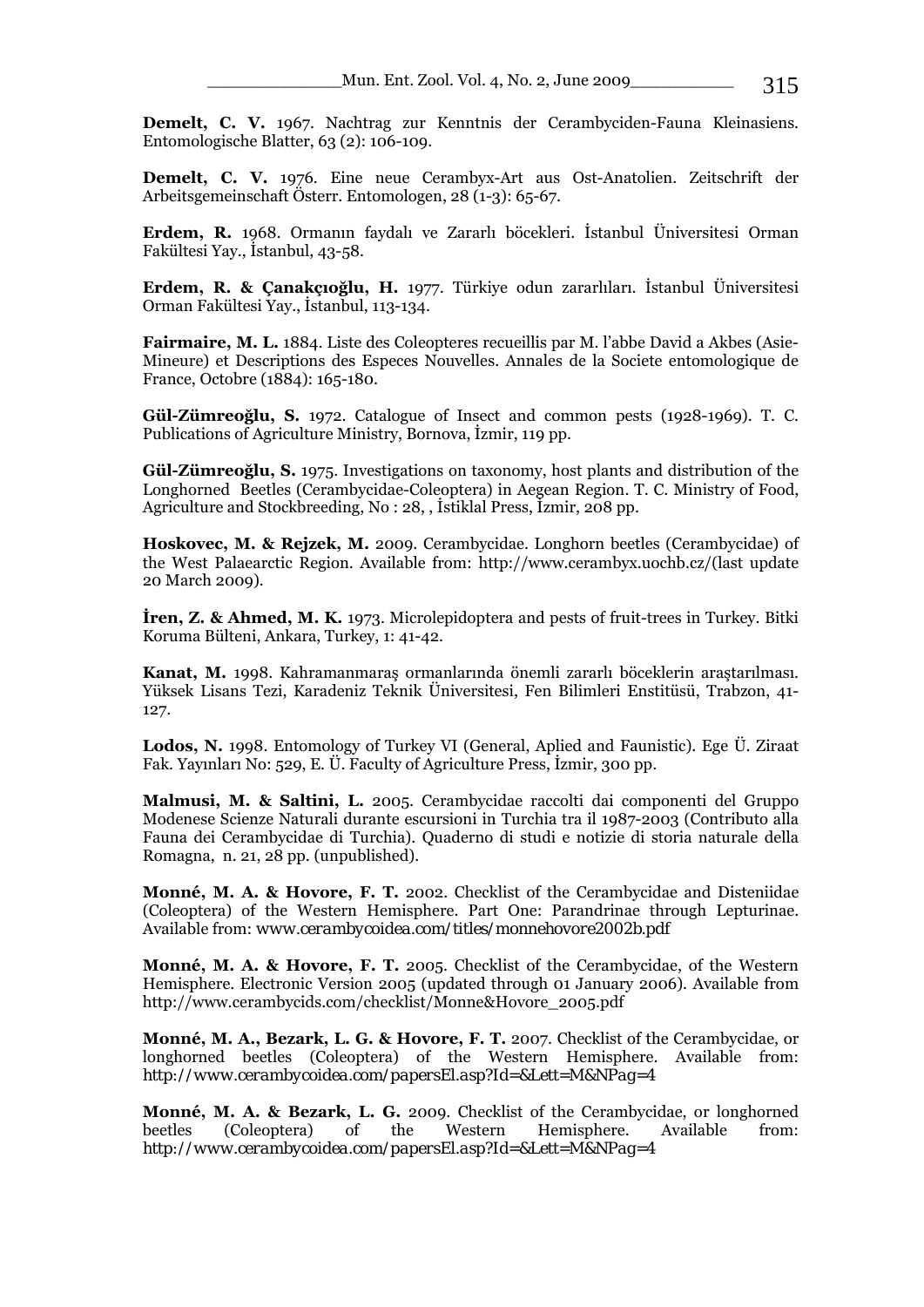**Nizamlıoğlu, K.** 1957. Türkiye meyve ağacı zararlıları ve mücadelesi. Koruma Tarım İlaçları A. Ş. Neşriyatı, 5: 134, 146, 153-154.

**Nizamlıoğlu, K. & Gökmen, N.** 1964. Damaging insects on olive in Turkey. Institute of Agriculture of Göztepe, İstanbul, 51-56.

**Önder, F., Karsavuran, Y., Tezcan, S. & Önder, P.** 1987. Scientific and Turkish names of some useful and harmful species of Agricultural, Forestic and Domestic Animals in Turkey. T. C. Ministry of Agriculture, Ankara (Turkish with English summary).

**Öymen, T.** 1987. The Forest Cerambycidae of Turkey. İ. Ü. Forest Faculty, İstanbul, 146 pp.

**Özbek, H.** 1978. *Hylotrupes bajulus* (L.) Serville in Erzurum and the near, and some others longhorn beetles. Atatürk Üniversitesi Ziraat Fakultesi Dergisi, 9 (1): 31-44 (in Turkish).

**Özdikmen, H.** 2006. Contribution to the knowledge of Turkish longicorn beetles fauna (Coleoptera: Cerambycidae). *Munis Entomology & Zoology*, 1 (1): 71-90.

**Özdikmen, H.** 2007. The Longicorn Beetles of Turkey (Coleoptera: Cerambycidae) Part I - Black Sea Region. Munis Entomology & Zoology 2 (2): 179-422**.** 

**Özdikmen, H. & Çağlar, Ü.** 2004. Contribution to the knowledge of longhorned bettles (Coleoptera, Cerambycidae) from Turkey, Subfamilies Prioninae, Lepturinae, Spondylidinae and Cerambycinae. *J. Ent. Res. Soc.,* 6 (1): 39-69.

**Özdikmen, H. & Demir, H.** 2006. Notes on longicorn beetles fauna of Turkey (Coleoptera: Cerambycidae). *Munis Entomology & Zoology*, 1 (1): 157-166.

**Özdikmen, H. & Demirel, E.** 2005. Additional Notes to the Knowledge of Longhorned Beetle Collection from Zoological Museum of Gazi University, Ankara, Turkey (GUZM) for Turkish Fauna (Coleoptera, Cerambycidae). *J. Ent. Res. Soc.*, 7 (3): 13-38.

**Özdikmen, H. & Okutaner, A. Y.** 2006. The longhorned beetles fauna (Coleoptera, Cerambycidae) of Kahramanmaraş province. G. U. Journal of Science 19 (2): 77-89.

**Özdikmen, H., Özdemir, Y. & Turgut, S.** 2005. Longhorned Beetles Collection of the Nazife Tuatay Plant Protection Museum, Ankara, Turkey (Coleoptera, Cerambycidae). *J. Ent. Res. Soc.,* 7 (2): 1-33.

**Özdikmen, H. & Şahin, Ö.** 2006. İç Anadolu Ormancılık Araştırma Müdürlüğü, Entomoloji Müzesi (Türkiye, Ankara) Teke Böcekleri Koleksiyonu (Coleoptera, Cerambycidae). *G. U. Journal of Science*, 19 (1): 1-8.

**Özdikmen, H., Turgut, S. & Güzel, S.** 2009. Longhorned beetles of Ankara region in Turkey (Coleoptera: Cerambycidae). Munis Entomology & Zoology, 4 (1): 59-102.

**Rejzek, M. & Hoskovec, M.** 1999. Cerambycidae of Nemrut Dağı National Park (Anatolia, South-East Turkey). Biocosme Mésogéen, Nice, 15 (4): 257-272.

**Sama, G.** 1982. Contributo allo studio dei coleotteri Cerambycidae di Grecia e Asia Minore. Fragmenta Entomologica, Roma, 16 (2): 205-227.

**Sama, G.** 1991. Note sulla nomenclatura dei Cerambycidae della regione Mediterranea (Coleoptera). Bollettino della Società italiana di Entomologia, Genova, 123 (2): 121-128.

**Sama, G.** 2002. Atlas of the Cerambycidae of Europe and the Mediterranean Area, Volume I, Kabourek, Zlin, 173 pp.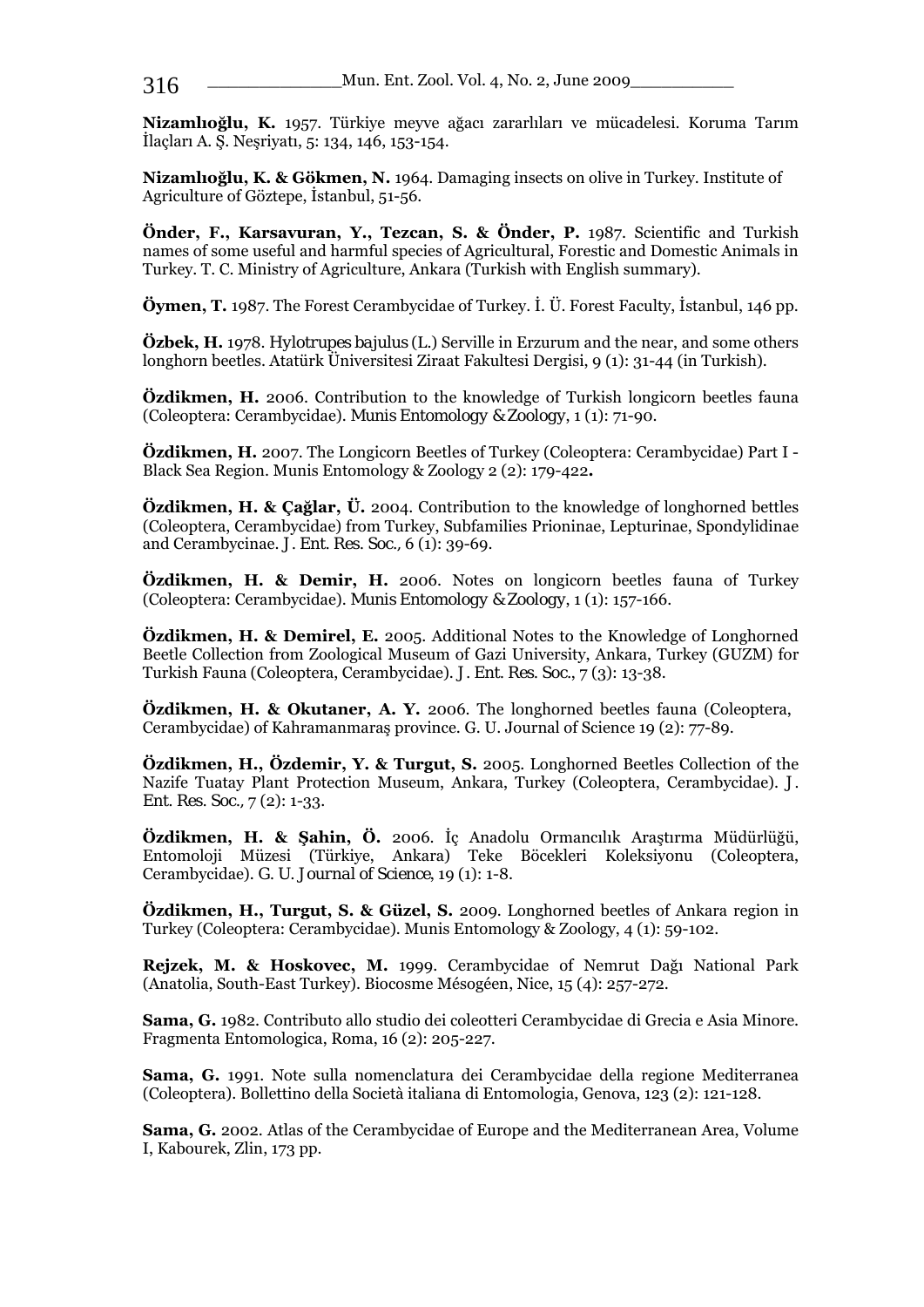**Sama, G.** 2008. Preliminary note on the cerambycid fauna of north Africa with the description of new taxa (Insecta: Coleoptera: Cerambycidae). Quaderno di studi e notizie di storia naturale della Romagna, 27: 217-245.

**Sama, G. & Rapuzzi, P.** 2000. Note Preliminaire pour une faune des Cerambycidae du Liban (Coleoptera, Cerambycidae). Lambillionea, 100 (1): 7-23.

**Schmitschek, E.** 1944. Forstinsekten der Türkei und Ihre Umwelt Grundlagen der türkischen Forstentomologie, Volk und Reich Verlag Prag, 125-141 pp.

**Sekendiz, O. A.** 1981. Doğu Karadeniz bölümünün önemli teknik hayvansal zararlıları üzerine araştırmalar. K. T. Ü. Orman Fakültesi Yayınları no: 12, Trabzon, 114 pp.

**Taglianti, A. V., Audisio, P. A., Biondi, M., Bologna, M. A., Carpaneto, G. M., De Biase, A., Fattorini, S., Piattella, E., Sindaco, R., Venchi, A. & Zapparoli, M.**  1999. A proposal for a chorotype classification of the Near East fauna, in the framework of the Western Palaearctic Region. Biogeographia 20: 31-59.

**Tauzin, P.** 2000. Complement a l'inventaire des Coleopteres Cerambycidae de Turquie. L'Entomologiste, 56 (4): 151-153.

**Tauzin, P.** 2001. Correctif a la note: Complement a l'inventaire des Coleopteres Cerambycidae de Turquie. L'Entomologiste, 57 (2): 51.

**Tezcan, S. & Can, P.** 2009. A note on bait trap collected Longhorn Beetles (Cerambycidae) of western Turkey. Munis Entomology & Zoology, 4 (1): 25-28.

**Tezcan, S. & Rejzek, M.** 2002. Longhorn beetles (Coleoptera: Cerambycidae) recorded in cherry orchards in Western Turkey. Zoology in the Middle East, 27: 91-100.

**Tozlu, G.** 2001. Determination of Damaging Insect Species on *Populus tremula* L. in Sarıkamış (Kars) and Studies on Biology of Some Important Species. Türkiye Entomoloji Dergisi, 25 (2): 133-146.

**Tozlu, G., Rejzek, M. & Özbek, H.** 2002. A contribution to the knowledge of Cerambycidae (Coleoptera) fauna of Turkey. Part I: Subfamilies Prioninae to Cerambycinae. Biocosme Mèsogèen, Nice, 19 (1-2): 55-94.

**Tuatay, N., Kalkandelen, A. & Aysev, N.** 1972. Bitki Koruma Müzesi Böcek Kataloğu (1961-1971). T. C. Tarım Bakanlığı, Ankara, 53-55.

**Ulusoy, R., Vatansever, G. & Uygun, N.** 1999. The cherry pests, their natural enemies and observations on some important species in Ulukışla (Niğde) and Pozantı (Adana) provinces of Turkey. Türkiye Entomoloji Dergisi, 23 (2): 111-120.

**Villiers, A.** 1967. Coléoptéres Cérambycides de Turquie (1. Partie) - L' Entomologiste, 23  $(1)$ : 18-22.

**Villiers, A.** 1978. Faune des Coleopteres de France, 1. Cerambycidae. Paris, 636 pp.

**Vives, E.** 2000. Coleoptera, Cerambycidae. Fauna Iberica, Vol. 12. Museo Nacional de Ciencias naturales. CSIC. Madrid, 715 pp.

**Vives, E.** 2000. Coleoptera, Cerambycidae. Fauna Iberica, Vol. 12. Museo Nacional de Ciencias naturales. CSIC. Madrid, 715 pp.

**Winkler, A.** 1924-1932. Catalogus Coleopterorum regionis palaearcticae. Verlag von Albert Winkler, 1135-1226.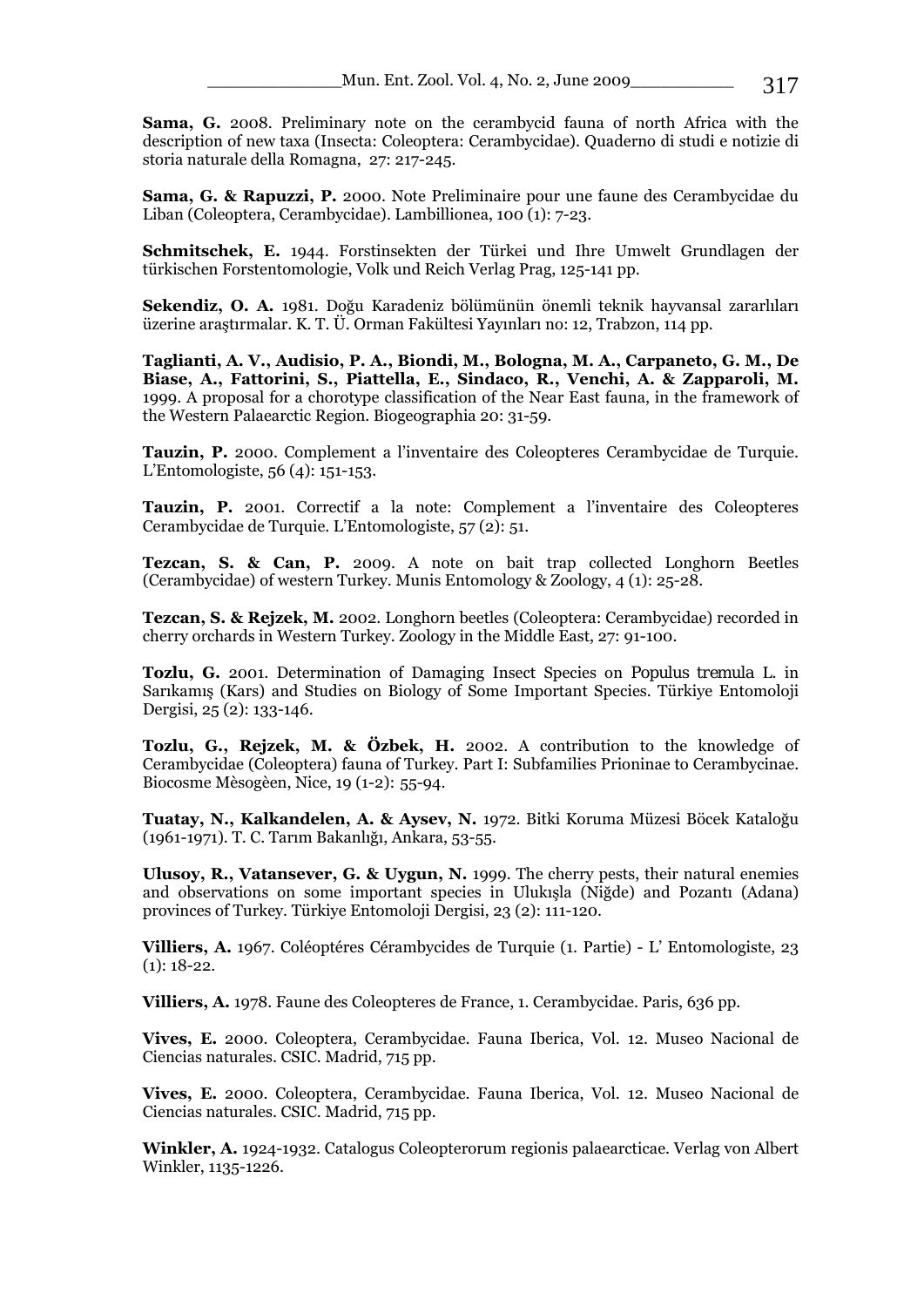**Zicha, O.** (ed.) 1999-2009. BioLib. From: http://www.biolib.cz/en/taxon/id170330/

| <b>SPECIES</b>                     | PRE-<br><b>SENCE</b><br>IN<br><b>TURKEY</b> | <b>CHOROTYPE</b>                                                                             |  |
|------------------------------------|---------------------------------------------|----------------------------------------------------------------------------------------------|--|
| Cerambyx apiceplicatus Pic, 1941   |                                             | Iraqi endemic                                                                                |  |
| C. carinatus (Küster, 1846)        |                                             | Turano-Mediterranean (Turano-<br>Balkan)                                                     |  |
| C. cerdo Linnaeus, 1758            | ┿                                           | Turano-Europeo-Mediterranean                                                                 |  |
| C. dux (Faldermann, 1837)          | +                                           | Turano-Mediterranean (Turano-<br>Balkan)                                                     |  |
| C. elbursi Jurecek, 1924           |                                             | Endemic for Iran                                                                             |  |
| C. heinzianus Demelt, 1976         |                                             | Anatolian endemic                                                                            |  |
| C. klinzingi Podany, 1964          |                                             | Caucasusian endemic                                                                          |  |
| C. miles Bonelli, 1823             | ┿                                           | S-European                                                                                   |  |
| C. multiplicatus Motschulsky, 1859 |                                             | SW-Asiatic                                                                                   |  |
| C. nodulosus Germar, 1817          | ┿                                           | Turano-Mediterranean (Turano-<br>Apenninian) + Turano-European<br>(Turano-Sarmato-Pannonian) |  |
| C. paludivagus (Lucas, 1842)       |                                             | North African endemic                                                                        |  |
| C. scopolii Füsslins, 1775         |                                             | European                                                                                     |  |
| C. welensii (Küster, 1846)         |                                             | S-European                                                                                   |  |

Tablo 1. Undoubted taxa of the genus *Cerambyx* Linnaeus, 1758.

Tablo 2. Doubtful taxa of the genus *Cerambyx* Linnaeus, 1758.

| <b>SPECIES</b>                            | <b>CHOROTYPE</b> | <b>REMARKS</b> |
|-------------------------------------------|------------------|----------------|
| Cerambyx castaneus Voet, 1778             | <b>Nearctic</b>  | incertae sedis |
| C. clavipes Forster, 1771                 | Nearctic         | incertae sedis |
| C. fasciatus Voet, 1778                   | Nearctic         | incertae sedis |
| C. ferrugineus Goeze, 1777                | Nearctic         | incertae sedis |
| C. juvencus Linnaeus, 1767                | Neotropic        | incertae sedis |
| C. lativitta Newman, 1850                 | Australian       | incertae sedis |
| C. lucidus Olivier, 1790                  | Neotropic        | incertae sedis |
| C. petechizans Voet, 1778                 | Nearctic         | incertae sedis |
| C. praepes Voet, 1778                     | Nearctic         | incertae sedis |
| C. quadripunctatus Fabricius, 1801        | Neotropic        | incertae sedis |
| C. rufus Voet, 1806                       | Nearctic         | incertae sedis |
| $\overline{C}$ . subserratus Newman, 1850 | Australian       | incertae sedis |
| C. surinamensis Voet, 1778                | Neotropic        | incertae sedis |
| C. umbraticus Olivier, 1795               | Neotropic        | incertae sedis |